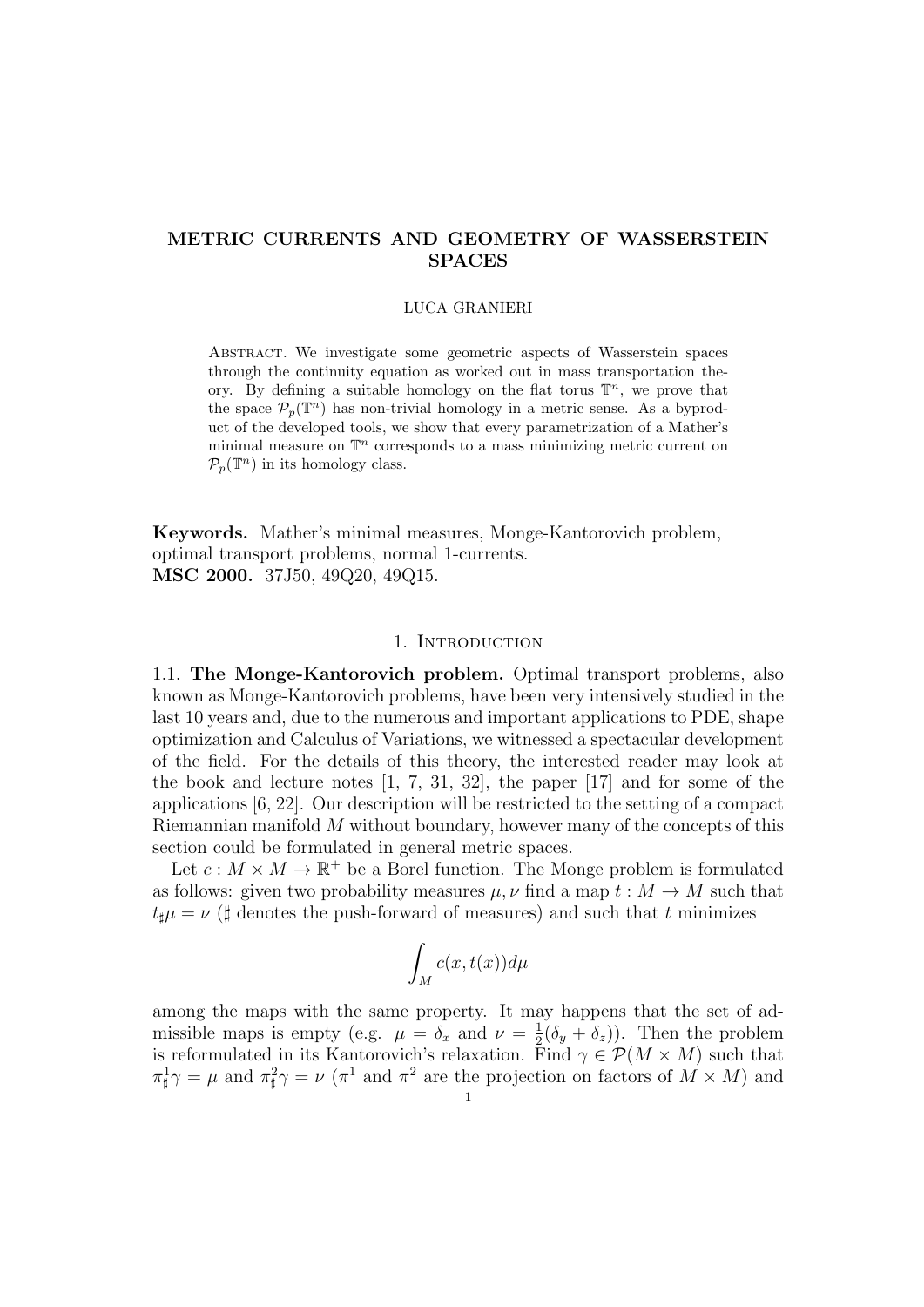such that  $\gamma$  minimizes

$$
\int_{M\times M} c(x,y)d\gamma(x,y).
$$

If *t* is admissible for the Monge problem then the measure associated in the usual way to the graph of *t*, i.e.  $\gamma = (I \times t)_\sharp \mu$ , is admissible for the Kantorovich problem. However the class of admissible measures for the Kantorovich problem is never empty as it contains  $\mu \otimes \nu$ . Moreover, the Kantorovich problem is linear. Existence of minimizers for the Monge problem is difficult and may fails, while for the Kantorovich problem semicontinuity of *c* is enough. mpty as it contains<br>
of minimizers for<br>
antorovich probler<br> *d*<sub>c</sub>( $\mu$ ,  $\nu$ ) = min {

If *c* is a distance then the cost

$$
d_c(\mu, \nu) = \min \left\{ \int_{M \times M} c(x, y) d\gamma(x, y) : \pi_{\sharp}^1 \gamma = \mu, \ \pi_{\sharp}^2 \gamma = \nu \right\}
$$

defines a distance on  $\mathcal{P}(M)$ . If *d* is the geodesic distance of the manifold then for  $p \geq 1$  also  $d_c(\mu, \nu) = \min \Big\{$ <br>
ss a distance on  $\mathcal{P}(\Lambda)$ <br>  $\geq 1$  also<br>  $W_p(\mu, \nu) = \Big(\min \Big\{ \frac{1}{\nu}\Big\}$ 

$$
W_p(\mu,\nu) = \left(\min\left\{\int_{M\times M} d^p(x,y)d\gamma(x,y) \ : \ \pi^1_\sharp \gamma = \mu, \ \pi^2_\sharp \gamma = \nu\right\}\right)^{1/p}
$$

defines a distance on  $\mathcal{P}(M)$  called Wasserstein distance. Moreover,  $(\mathcal{P}(M), W_p)$ is complete and *W<sup>p</sup>* metrizes the weak*∗* convergence of measures. The metric structure induced on  $\mathcal{P}(M)$  is extremely rich and will play an important role in this paper. In particular  $\mathcal{P}_p(M) := (\mathcal{P}(M), W_p)$  admits a tangent space. We will get in details in a subsection of preliminary results.

Finally, whenever  $c(x, y)$  is a "length" cost, which means that there exists a Lagrangian  $L: TM \to \mathbb{R}^+$  such that

$$
c(x,y) = \inf_{\substack{\gamma \in AC([0,1],M) \\ \gamma(0)=x,\gamma(1)=y}} \int L(\gamma(t),\dot{\gamma}(t))dt,
$$

then the transport problem has a third formulation due to Brenier. The basic idea is to look at paths connecting the two measures  $\mu, \nu \in \mathcal{P}(M)$  that we want to transport. If, in the simplest case of  $\mu = \delta_x$  and  $\nu = \delta_y$ , we take a regular curve  $\gamma$  connecting *x* to *y*, then the measure  $\rho_t = \delta_{\gamma(t)}$  and the velocity field  $v_t = \dot{\gamma}(t)$  are related by the equation

$$
\frac{\partial \rho}{\partial t} + \nabla \cdot (v_t \rho_t) = 0 \quad \text{on } (0, 1) \times M,
$$
\n(1.1)

in the sense of distribution. Indeed, if we take a test function  $\varphi(t, x) \in C_c^{\infty}((0, 1) \times$ *M*), we have

$$
\left(\frac{\partial \rho}{\partial t} + \nabla \cdot (v_t \rho_t)\right)(\varphi) =
$$
  
= 
$$
- \int_0^1 \int_M \partial_t \varphi(t, x) d\rho_t dt - \int_0^1 \int_M \langle d_x \varphi(t, x), v_t \rangle d\rho_t dt =
$$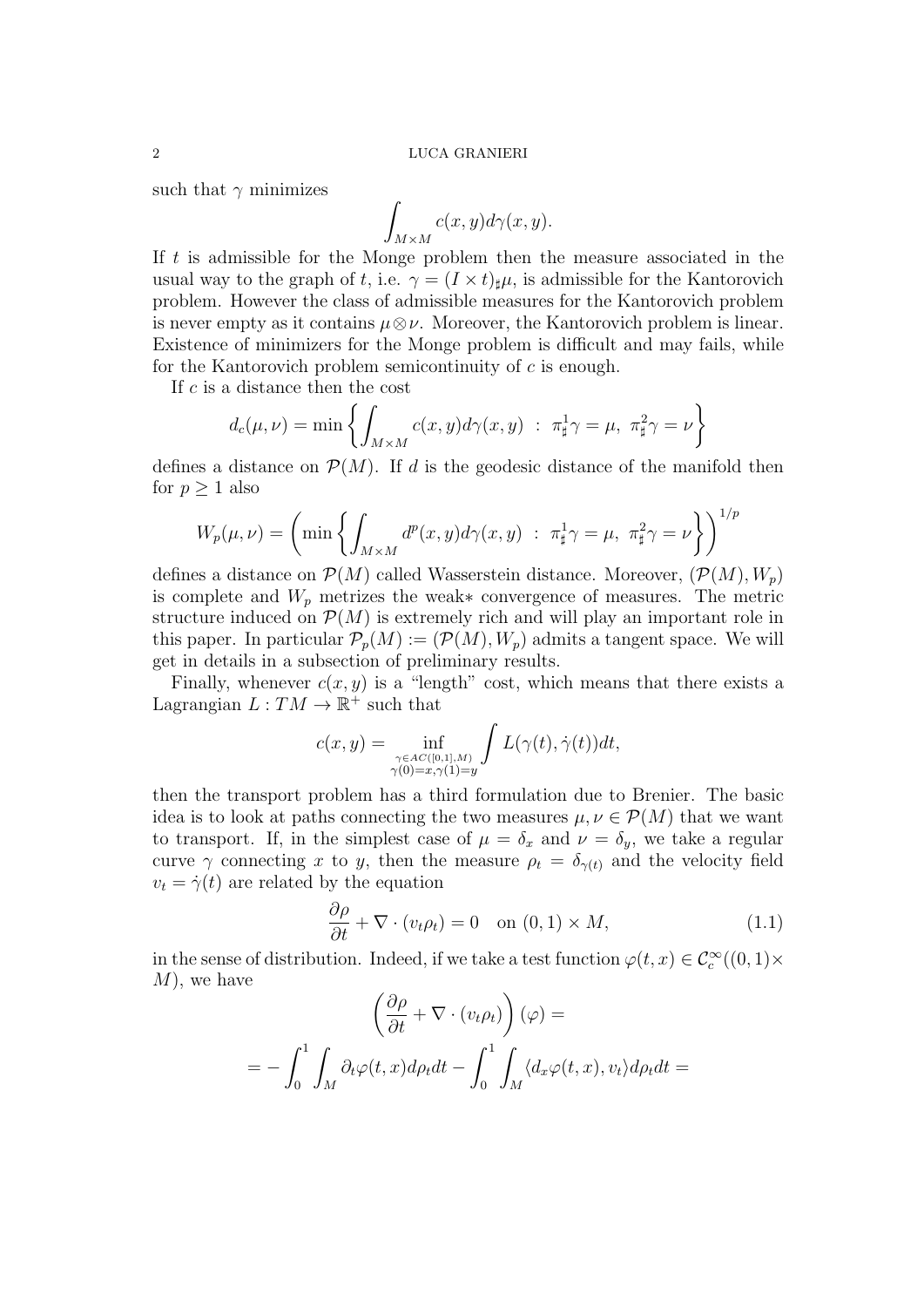$$
= -\int_0^1 \left[\partial_t \varphi(t, \gamma(t)) + \langle d_x \varphi(\gamma(t)), \dot{\gamma}(t) \rangle \right] dt = -\int_0^1 \frac{d}{dt} [\varphi(t, \gamma(t))] dt = 0.
$$

More generally, we can consider couples  $(\rho_t, v(x, t)) \in \mathcal{P}(M) \times \mathcal{M}^n(\mathcal{M})$  which satisfy the equation (1.1) as admissible configurations. In this setting, Brenier's formulation of the optimal mass transportation problem amounts to minimize

$$
\int_0^1 \int_M L(x, v(x, t)) d\rho_t(x) dt,
$$

among the pair  $(\rho, v)$  where  $\rho : [0, 1] \to \mathcal{P}(M)$ , and for each *t*,  $v(\cdot, t)$  is a tangent vector field on  $M$  defined  $\rho_t$  almost everywhere, which satisfies the continuity equation: vector field on *M* defined  $\rho_t$  almost everywhere, which satisfies the continuity<br>equation:<br> $\begin{cases} \frac{\partial \rho}{\partial t} + \nabla \cdot (\nu \rho) = 0 & \text{on } (0,1) \times M, \\ \rho(0) = \mu, & \rho(1) = \nu \end{cases}$ . (1.2)<br>We remark that if  $\int_0^1 \int_M ||v_t|| d\rho_t dt < +\infty$ , th

$$
\begin{cases}\n\frac{\partial \rho}{\partial t} + \nabla \cdot (v\rho) = 0 & \text{on } (0,1) \times M, \\
\rho(0) = \mu, \quad \rho(1) = \nu\n\end{cases} (1.2)
$$

 $t \mapsto \int_0^1$  $\phi_0^{-1} \varphi d\rho_t \in W_{loc}^{1,1}(0,1)$ . Actually, it turns out that  $\rho_t$  is an absolutely contin $u \mapsto \int_0^{\infty} \varphi \, d\rho_t \in W_{loc}(0, 1)$ . Actually, it turns out that  $\rho_t$  is an absolutely continuous (a.c.) curve in the space  $\mathcal{P}(M)$  endowed with the 1-Wasserstein distance.

1.2. **Mather's minimal measures and Eulerian representations.** A measure  $\mu \in \mathcal{M}(TM)$  is said to be closed if for all exact forms  $\omega$  it results

$$
\int_{TM} \langle \omega(x), v \rangle d\mu = 0. \tag{1.3}
$$

According to this definition we set

$$
\mathcal{M}^c = \left\{ \mu \in \mathcal{M}(TM) \mid \mu \text{ is closed}, \ \mu \in \mathcal{P}(TM), \int_{TM} L(x,v) d\mu < +\infty \right\}.
$$

To each measure  $\mu \in \mathcal{M}^c$  we can associate the homology class of  $\mu$  which we will denote by  $[\mu] \in H_1(M, \mathbb{R})$  (by duality with  $H^1$ ). Indeed, thanks to the fact  $\mathcal{M}^c = \left\{ \mu \in \mathcal{M}(TM) \mid \mu \text{ is closed}, \ \mu \in \mathcal{P}(TM), \int_{TM} L(x, v) d\mu < +\infty \right\}.$ <br>To each measure  $\mu \in \mathcal{M}^c$  we can associate the homology class of  $\mu$  which we will denote by  $[\mu] \in H_1(M, \mathbb{R})$  (by duality with  $H^1$ ). Indee set of the closed 1-forms on *M* by

$$
\omega \mapsto \int_{TM} \langle \omega(x), v \rangle d\mu \tag{1.4}
$$

and thanks to condition (1.3), this action passes to the quotient by the exact forms. *Condition (1.3*<br>an homology *Minimize*  $\begin{cases} \n\end{cases}$ 

Once we fix an homology class [*h*], Mather's variational problem amounts to:

Minimize 
$$
\left\{ \int_{TM} L(x, v) d\mu \mid \mu \in \mathcal{M}^c, \ [\mu] = [h] \right\}.
$$
 (M)

A remarkable property of problem **M** is the following: we minimize an action functional which depends on *L* on measures which are merely closed. However, it turns out that the minimal measures are also invariant for the flow associated to the Lagrangian *L*, see for example [5, 10]. There is a deep connection between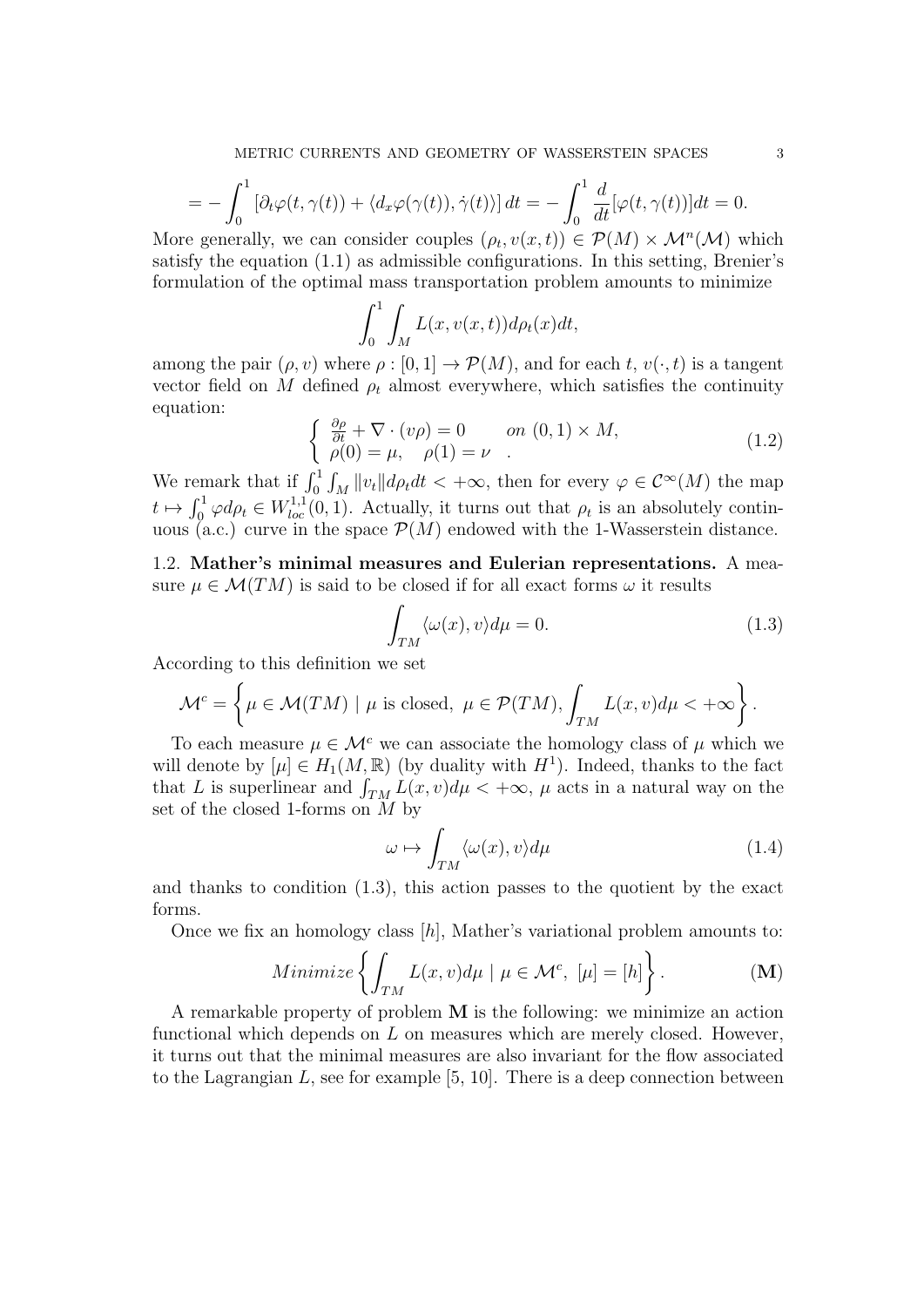Mather's problem and the Monge-Kantorovich theory (see [9, 11, 19, 20]). In particular, in [11] is considered the following problem: minimize the convex and l.s.c. functional *K*(*p*, *v*) =  $\int_0^1$ 

$$
\mathcal{K}(\rho, v) = \int_0^1 \int_M L(x, v(x, t)) d\rho_t dt,
$$
\n(1.5)

among all pairs  $\rho : [0,1] \to \mathcal{P}(M)$  and  $v : M \times [0,1] \to TM$  which solve

$$
\begin{cases}\n\frac{\partial \rho}{\partial t} + \nabla \cdot (v\rho) = 0 & \text{in } (0,1) \times M, \\
\rho(0) = \rho(1)\n\end{cases}
$$
\n(1.6)

and satisfy an homological constraint in a sense that will be explained right below. To each solution  $(\rho, v)$  of  $(1.6)$  we can associate a closed, normal 1current

$$
T_{\rho,v}: \omega \mapsto \int_0^1 \int_M \langle \omega(x), v(x,t) \rangle d\rho_t dt.
$$

As already noticed  $T_{\rho,\nu}$  has a well defined homology class. Then the problem is formulated as follows

Minimize 
$$
\{K(\rho, v) \mid (\rho, v)
$$
 satisfies (1.6) and  $[T_{\rho, v}] = [h]\}$ . (P)

It turns out that problem **P** is equivalent to the Mather's problem **M**. Moreover, to every Mather's minimal measure one can associate an optimal couple (*ρ, v*) of **P** and vice-versa. Each minimizing pair  $(\rho, v)$  will be called an Eulerian representation of the current  $T_{\rho,v}$  and of the corresponding Mather's minimal measure. Notice that different Eulerian representations can be associated to the same current or measure.

Finally, in the case  $L(x, v) = |v|^p$  problem **P** is equivalent to the classical problem of minimizing the mass (to the power  $p$ ) of closed 1-currents in a given homology class (see  $[5, 11]$ ).

1.3. **Description of the results.** Every Eulerian representation  $(\rho, v)$  of a Mather's minimal measure leads naturally to a closed 1-metric currents on a Wasserstein space (see the next section for definitions and main properties). It is natural to ask whether these Eulerian representations enjoy metric minimality properties or not. To make sense to this question we need some tools able to recover that two closed metric 1-currents are homologous on  $\mathcal{P}_p(M)$ . The matter is to specify the meaning of homology classes in a metric framework. Since a deep theory of metric currents is already available in [3], a natural way is to define metric currents *T* and *S* to be homologous if there exists a metric 2-current *N* such that  $T - S = \partial N$ . Regarding this metric definition of homology, at the best of our knowledge, it seems that all the tools available in the literature rely on some cone construction as in [3, 33, 34], or by a differential form approach as in [16]. In any case, these methods are relative to metric spaces with trivial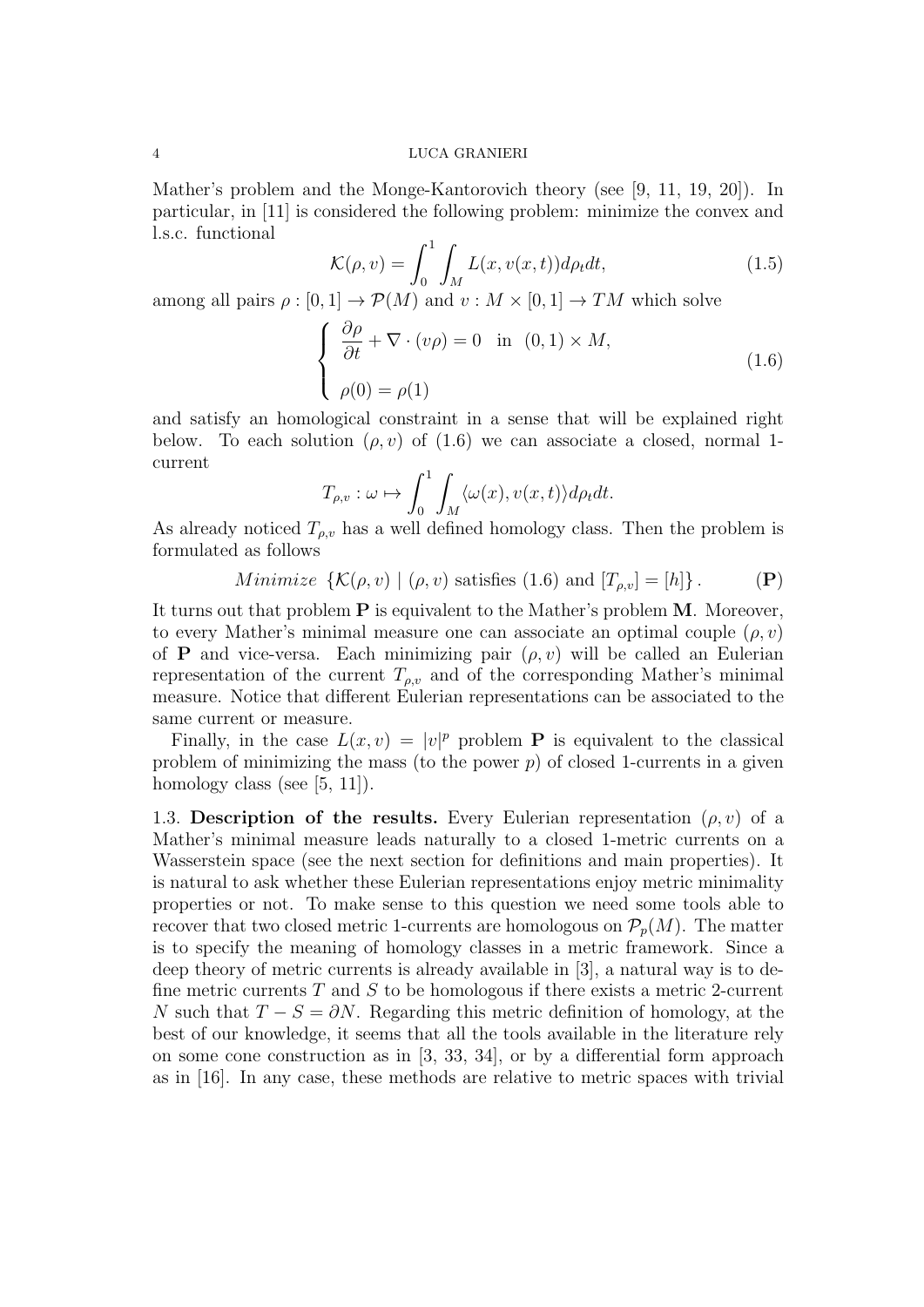homology in the metric sense, and they are not applicable to general Wasserstein spaces  $P_p(M)$ . In Section 3 we show that also on nice spaces such as Hadamard spaces *M*, we cannot say in general too much about the homology of  $\mathcal{P}_p(M)$ . Indeed, we are jut able to show that all the closed Lipschitz curve  $\delta_{\gamma(t)}$  on  $\mathcal{P}_p(M)$ , corresponding to closed cycle  $\gamma$  of the Hadamard space M, are homologous to zero. This fact is proved by considering barycenter maps. However, the existence of a barycenter map imposes many restrictions to the geometry of *M* (see Theorem 3.3). As a byproduct, this discussion furnishes a counterexample to the extension of Lipschitz maps between metric spaces (see Example 3.5).

Although  $P_p(M)$  is always contractible, see Proposition 3.1, it is known that  $P_p(M)$  has trivial homology only for special geometry of the underlying space *M* (see [16, 34]). In Section 4 and Section 5 we propose to investigate the metric homology of  $\mathcal{P}_p(M)$  by means of mass transportation tools. More precisely, by using the continuity equation (1.2) we associate an euclidean current on *M* to every metric current on  $\mathcal{P}_p(M)$  by a  $\tilde{ }$  operator defined by equation (4.3). It turns out that this operator well relates metric 1-currents to metric 0-currents as stated in Theorem 4.5. Unfortunately, we are not able to prove the same well behavior for the analogous  $\tilde{\phantom{a}}$  operator which relates metric 2-currents to metric 1currents. However, on the flat torus  $\mathbb{T}^n$  some of the program can be carried on. In particular, we *restrict* the homology by consider metric 2-currents which satisfy the compatibility condition (5.8). It results that to every distinct homology classes on  $\mathbb{T}^n$  correspond distinct such restricted metric homology classes on  $\mathcal{P}_p(\mathbb{T}^n)$  (see Lemma 5.4). Therefore, the space  $\mathcal{P}_p(\mathbb{T}^n)$  is a first example of a metric space with non-trivial homology in a metric sense. Once the question of finding homology classes in a metric sense has some answer, although partial, it is meaningful to address the question of recovering mass minimizing currents on  $\mathcal{P}_p(M)$  by knowing the structure of the Eulerian representations of Mather's measures on the underlying space *M*. As a byproduct of the developed tools, in Section 5.3 we show that to every Mather's minimal Eulerian representation  $(\rho, v)$  corresponds a mass minimizing metric 1-current on  $\mathcal{P}_p(\mathbb{T}^n)$  in its homology class.

## 2. Preliminary results

2.1. **Normal 1-currents.** This section collects some definitions and technical facts about normal 1-currents and their representations which will be used explicitly in the paper or which are useful to give sense to some definitions. The exposition is adapted to the fact that the manifold *M* is compact and then different from what would be on an open subset  $\Omega$  of  $\mathbb{R}^N$ .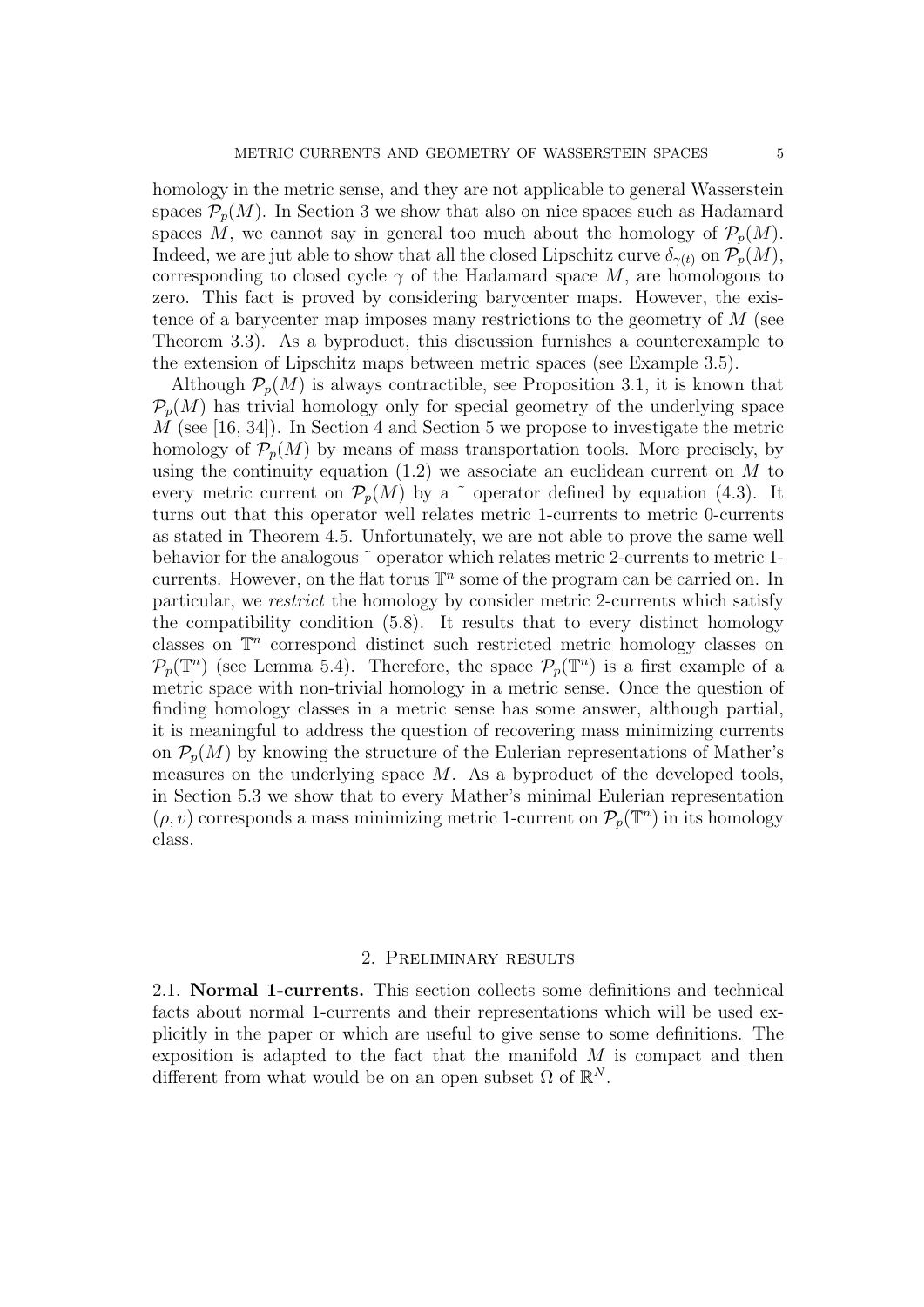By  $\Gamma^\infty(T^*M)$  we denote the space of  $\mathcal{C}^\infty$ , 1-dimensional forms.  $\Gamma^\infty(T^*M)$  is usually equipped with the norm  $\|\omega\|_{\infty} = \sup_{M} |\omega(x)|$ . The space of normal, 1dimensional currents is the space of linear, continuous functionals on Γ*∞*(*T <sup>∗</sup>M*) and is denoted by  $\mathcal{N}_1(M)$ .

The subspace of the currents  $T \in \mathcal{N}_1(M)$  such that  $T(\omega) = 0$  whenever  $\omega$ is an exact form is the space of normal, closed 1-currents and it is denoted by  $\mathcal{N}_1^c(M)$ .

The mass norm of a normal current (in short: "mass") is defined as follows:

$$
M(T) = \sup \{ T(\omega) \mid ||\omega||_{\infty} \le 1 \}.
$$

The boundary of a current is defined by duality with the differential through the formula:

$$
T(d\phi) = \partial T(\phi) \text{ for all } \phi \in C^{\infty}(M).
$$

Then for a current *T*, being closed is equivalent to  $\partial T = 0$ .

Any  $T \in \mathcal{N}_1(M)$  can be represented by integration using a probability measure *σ* on *M* and a tangent vector field *X* defined *σ*-a.e. as follows: closed is<br>presented<br>or field X<br> $T(\omega) = \int$ 

$$
T(\omega) = \int_M \langle \omega(x), X \rangle d\sigma.
$$

There are many references in the literature for the representation of normal currents, among them we refer to [15] or Theorem 1 in section 2.3 of [18].

2.2. **Currents in metric space.** In this section we introduce the notion of (normal, rectifiable, integer) currents in a metric space *E*, according to the paper [3], who first contains a complete treatment of the subject. We will apply this theory in Section 5 for the Wasserstein space  $\mathcal{P}_p(M)$ . Since we are mostly interested in 0,1 and 2-currents we confine ourselves to state the principal results regarding these particular (metric) functionals.

**Definition 2.1.** *A k-current T,*  $k = 0, 1, 2$ *, is a multilinear functional on the set of*  $(k + 1)$ *-couples*  $(f_0, f_1, \ldots, f_k) \in \text{Lip}(E)^{k+1}$ *, with*  $f_0 \in L^{\infty}(E)$ *, satisfying the following properties:*

- i) *T is continuous along sequences*  $(f_0, f_1^n, \ldots, f_k^n)$  *converging pointwise and with* sup*<sup>n</sup>* Lip(*f n i* ) *<* +*∞;* ∫
- ii) *T is local, in the sense that*  $T(f_0, f_1, \ldots, f_k) = 0$  *if*  $f_i$  *is constant for some*  $i \in \{1, \ldots, k\}$  *in a neighborhood of*  $f_0 \neq 0$ *;*
- iii) *T has* finite mass, *i.e.* there exist  $\mu \in \mathcal{M}(E)$  such that  $|T(f_0, f_1, \ldots, f_k)| \leq$  $\prod_{i=1}^{k}$   $\text{Lip}(f_i) \int_E |f_0| d\mu;$

*The least measure*  $\mu$  *satisfying iii*) *is said* mass *of*  $T$  *and it is denoted by*  $||T||$ *, while*  $M(T) := ||T||(E)$  *is the* total mass *of*  $T$ *.*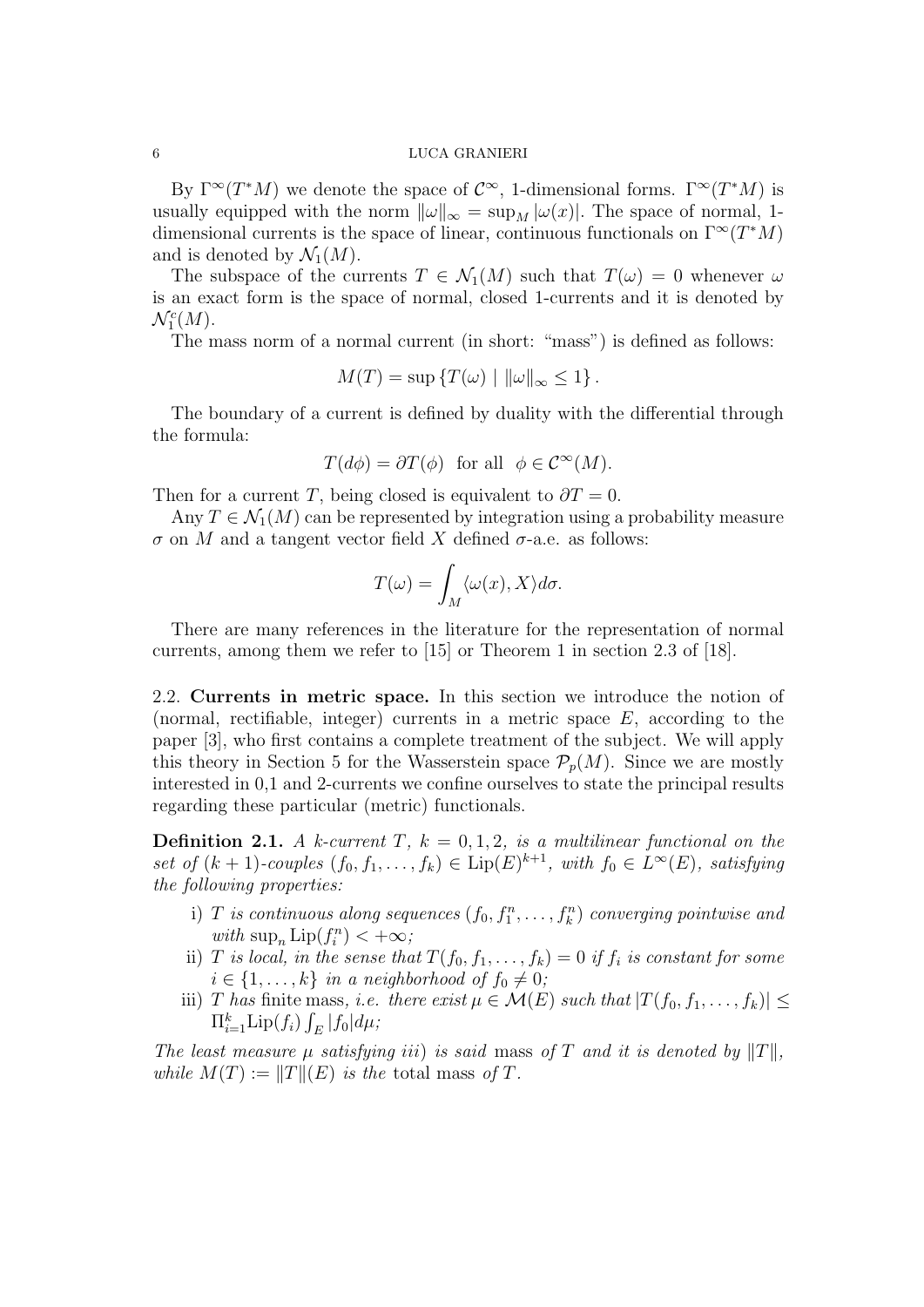*Remark* 2.2*.* Given a *k*-current *T*, its total mass can be computed also as

METRIC CURRENTS AND GEOMETRY OF WASSERSTEIN SPACES 7  
\n*Remark* 2.2. Given a *k*-current *T*, its total mass can be computed also as  
\n
$$
M(T) = \sup \left\{ \sum_{i=1}^{N} |T(\chi_{B_i}, f_1^i, \ldots, f_k^i)| : \{B_i\}_i \text{ Borel partition of } E, f_k^i \in \text{Lip}_1(E) \right\},
$$

where  $\text{Lip}_1(E)$  is the set of Lipschitz functions with Lipschitz constant  $\text{Lip}(f)$ not greater than 1. Observe that the metric functional *T* could be extended on *k*-tuples with the first argument a merely bounded function. For *k*-currents it is possible to define a boundary operator *∂T* as follows

$$
\partial T(f_0, f_1, \ldots, f_{k-1}) := T(1, f_0, f_1, \ldots, f_{k-1}).
$$

The restriction  $T \sqcup A$  of *T* to a Borel set  $A \subset E$  is given by

$$
T \sqcup A(f_0, f_1, \ldots, f_k)) := T(f_0 \chi_A, f_1, \ldots, f_k).
$$

If  $\varphi \in \text{Lip}(F, E)$ , with *F* another metric space, we define also the *push-forward* of *T*, as  $\varphi_{\#}(T)(f_0, f_1, \ldots, f_k) := T(f_0 \circ \varphi, f_1 \circ \varphi, \ldots, f_k \circ \varphi)$ . Notice that the boundary and the push-forward operator commute. The push-forward operator will be very useful since every integer rectifiable current will be generated by Lipschitz images of euclidean metric currents as below, with  $g \in L^1(\mathbb{R}^k, \mathbb{Z})$ .

Examples of 1-currents for  $E = \mathbb{R}$ , and 2-currents if  $E = \mathbb{R}^2$ , can be given once fixed a function  $g \in L^1(\mathbb{R})$  or  $g \in L^1(\mathbb{R}^2)$  in the following way: ful since every<br>*z* of euclidean *i*<br>1-currents for<br>ction  $g \in L^1(\mathbb{R}^d)$ <br> $T_g(f_0, f_1) :=$ 

1-currents for 
$$
E = \mathbb{R}
$$
, and 2-currents if  $E = \mathbb{R}^2$ , can be given  
cction  $g \in L^1(\mathbb{R})$  or  $g \in L^1(\mathbb{R}^2)$  in the following way:  

$$
T_g(f_0, f_1) := \int_{\mathbb{R}} g(x) f_0(x) f'_1(x) dx
$$

$$
N_g(f_0, f_1, f_2) := \int_{\mathbb{R}^2} g(x) f_0(x) \det (\nabla f_1, \nabla f_2) dx.
$$
 (2.1)

We'll come back to these fundamental examples to define integer currents and also in view of the representation Theorem 2.4.

Even if it will be used only to introduce rectifiable currents, we define countably  $\mathcal{H}^k$ -rectifiable sets as sets *S* such that

$$
\mathcal{H}^k(S \setminus \bigcup_{i=0}^{\infty} h_i(K_i)) = 0
$$

for  $K_i$  compact sets and  $h_i: K_i \to E$  bi-Lipschitz functions.

We can now introduce the notion of normal, rectifiable and integer *k*-currents.

**Definition 2.3.** *A*  $k$ -current  $T$  will be said normal if  $\partial T$  is still a  $(k-1)$ -current.

*A k-current T will be said* integer rectifiable *if ∥T∥ is concentrated on a countably*  $\mathcal{H}^k$ -rectifiable set and, for any  $\varphi \in \text{Lip}(E, \mathbb{R}^k)$  and for any open set A of  $E, \varphi_{\#}(T \sqcup A) = T_g$  *(see representation in (2.1)) with*  $g \in L^1(\mathbb{R}^k, \mathbb{Z})$ *. The set of integer rectifiable k*-*currents will be denoted as*  $\mathcal{I}_k(E)$  *while*  $\mathcal{N}_k(E)$  *will be the set of normal k-currents. Finally, we denote by*  $I_k(E)$  *the space of integer rectifiable normal currents.*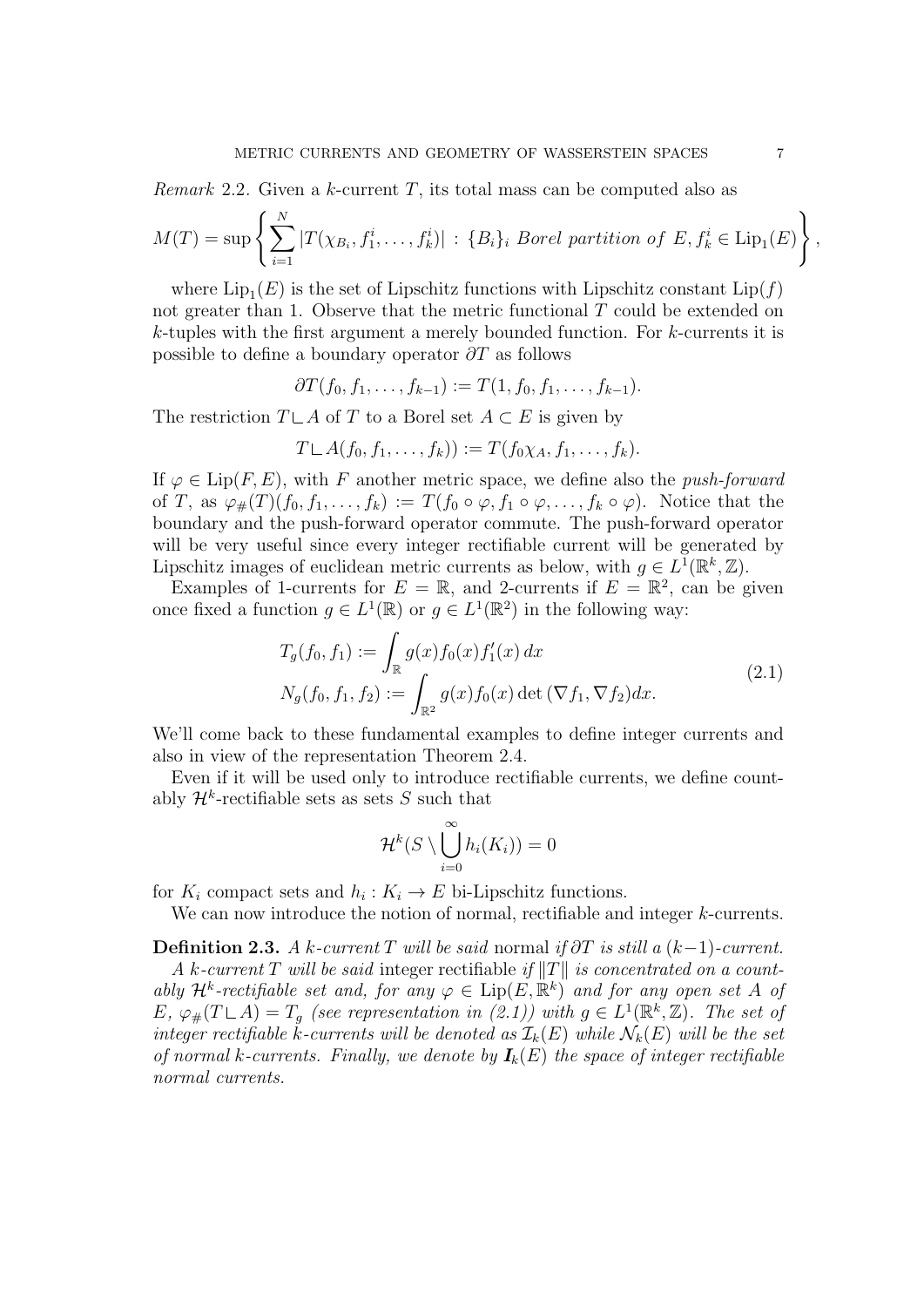If  $k = 1, 2$  any *k*-current in  $\mathbb{R}^k$  can be represented, uniquely, as in (2.1); moreover, if *T* is normal the function *g* turns out to be  $BV(\mathbb{R}^k)$ .

Finally we state the result that allows to decompose any integer rectifiable currents as sums of Lipschitz push-forward of integer euclidean metric currents.

**Theorem 2.4.**  $T \in \mathcal{I}_k(E)$  if and only if there exist compact sets  $K_i \subset \mathbb{R}^k$ ,  $\theta_i \in L^1(\mathbb{R}^k, \mathbb{Z})$  and bi-Lipschitz functions  $h_i: K_i \to E$  with  $supp(\theta_i) \subset K_i$  such Finally we state the result that allows to decompose<br>currents as sums of Lipschitz push-forward of integer euc<br>**Theorem 2.4.**  $T \in \mathcal{I}_k(E)$  *if and only if there exist c*<br> $\theta_i \in L^1(\mathbb{R}^k, \mathbb{Z})$  *and bi-Lipschitz funct* 

For normal currents it turns out that the functions  $\theta_i$  of Theorem 2.4 are actually *BV* functions, see Theorem 3.7 of [3]. In the case  $k = 1$ , and considering a geodesic space *E* (see Section 2.5), the Lipschitz function  $h_i: K_i \to E$  can be extended in a Lipschitz way to intervals such that  $K_i \subset [a_i, b_i]$ . As a reference for extension of Lipschitz maps we refer for instance to [12]. Therefore, in such a case Theorem 2.4 yields the representation  $T = \sum_{i=1}^{\infty} T_{\theta_i, \rho_i}$  where  $\rho_i : [a_i, b_i] \to E$ is a Lipschitz function while the current  $T_{\theta_i, \rho_i}$  is defined by for the same of the same of the represent  $(f_0, f_1) = \int^{b_i}$ 

$$
T_{\theta_i,\rho_i}(f_0,f_1) = \int_{a_i}^{b_i} \theta_i(t) f_0(\rho_i(t)) \frac{d}{dt} f_1(\rho_i(t)) dt.
$$

The definition of  $\mathcal{I}_k(E)$  allows us to introduce the homology of E as follows. Consider the chains induced by the boundary operator  $\partial$  (observe that  $\partial^2 = 0$ )

$$
\cdots \mathcal{I}_{k+1}(E) \stackrel{\partial}{\rightarrow} \mathcal{I}_k(E) \stackrel{\partial}{\rightarrow} \mathcal{I}_{k-1}(E) \stackrel{\partial}{\rightarrow} \cdots
$$

we define the k-homology as

$$
H_k(E) = \frac{Ker \partial_{|\mathcal{I}_k}}{Im \partial_{|\mathcal{I}_{k+1}}}
$$

In particular we will use the homology of  $P_p(M)$ .

2.3. **Kantorovich duality.** In this section we recall some useful duality results for the Monge-Kantorovich problem. The following Theorem can be found in [31].

**Theorem 2.5.** *Let c*(*x, y*) *a positive continuous cost on M. Then the minimum value of the Kantorovich problem is equal to*

$$
\sup_{\varphi,\psi \in \mathcal{C}(M,\mathbb{R})} \left\{ \int_M \varphi(x) df^+ + \int_M \psi(y) df^- \mid \varphi(x) + \psi(y) \le c(x,y) \right\}.
$$
 (2.2)

If *c* is the geodesic distance *d* on *M*, duality formulation becomes:

**Theorem 2.6.** *If*  $c(x, y) = d(x, y)$  *then the minimum value of the Kantorovich problem is equal to* sic dist<br> $c(x, y)$ <br> $\sup \left\{ \right.$ 

$$
\sup \left\{ \int_M u \ d(f^+ - f^-) \mid u \in \text{Lip}_1(M, d) \right\}.
$$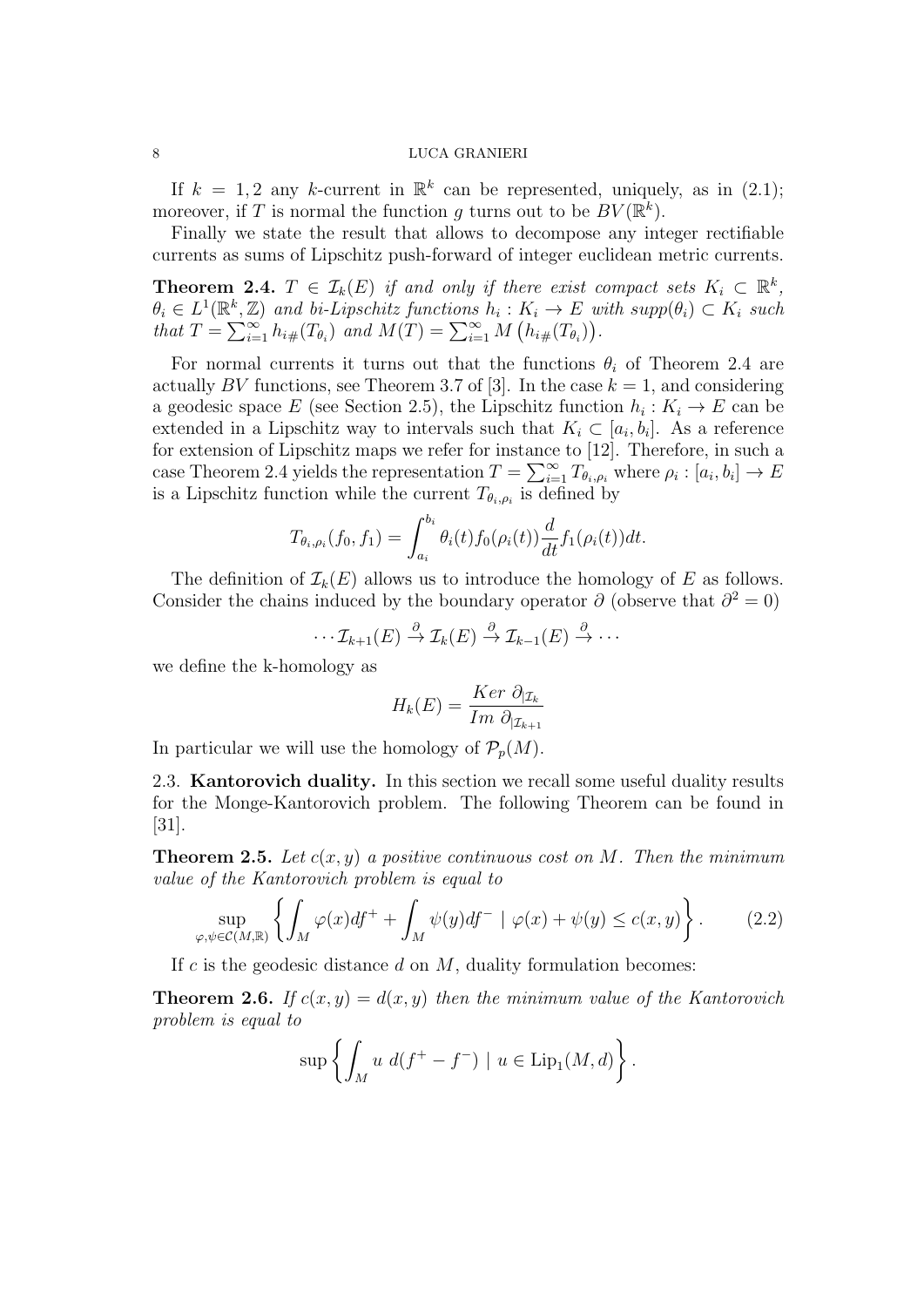2.4. The continuity equation and the tangent space to  $\mathcal{P}_p(M)$ . The continuity equation (1.2) has been used in the Monge-Kantorovich theory since its beginning for many applications. The fact that it characterizes the a.c. curves on the space of probability measures equipped with the Wasserstein metric was only recently pointed out and the full proof is contained in [2]. Here we summarize some results from that paper. For an analysis in metric spaces we refer to [2, 4]. For Lipschitz function on a metric space (*M, d*) we introduce the metric derivative according to the following definition.

**Definition 2.7.** *Given a curve*  $\rho : [a, b] \rightarrow (M, d)$  *we define the metric derivative at the point*  $t \in ]a, b[$  *as the limit* 

$$
\lim_{h \to 0} \frac{d(\rho(t+h), \rho(t))}{h} \tag{2.3}
$$

*whenever it exists and in this case we denote it by*  $|\dot{\rho}|(t)$ .

called Kantorovich potentials.

If  $\rho : [a, b] \to (M, d)$  is a Lipschitz curve, by metric Rademacher Theorem the metric derivative of  $\rho$  exists at  $\mathcal{L}^1$ -a.e. point in [a, b]. Furthermore, the length of the Lipschitz curve  $\rho$  is given by *l*(*p*) =  $\int_0^b$  *l*(*p*) =  $\int_0^b$ 

$$
l(\rho) = \int_a^b |\dot{\rho}|(t)dt.
$$

We restrict our treatment to the case of  $\mathcal{P}_p(M) := (\mathcal{P}(M), W_p)$  for  $p \geq 1$ . The tangent space to  $\mathcal{P}_p(M)$  at a point  $\mu$  is defined as follows:

$$
Tan_{\mu} \mathcal{P}_p(M) := \overline{\{J_q(\nabla \varphi) \ \varphi \in C^{\infty}(M)\}}_{L^p(\mu)}
$$

where *q* is the dual exponent of *p* and  $J_q: L^q(\mu) \to L^p(\mu)$  denotes the duality map

$$
J_q(v) = \frac{|v|^{q-2}v}{\|v\|_{L^q(\mu)}^{q-2}}.
$$

The following theorem relates a. c. curves in  $\mathcal{P}_p(M)$  to the continuity equation and, in some sense, justifies the definition of the tangent space.

**Theorem 2.8.** *Let*  $\rho : [0,1] \to \mathcal{P}_p(M)$  *be a curve. If*  $\rho$  *is a.c. and*  $|\dot{\rho}| \in L^1(0,1)$ *is its metric derivative, then there exists a Borel vector field*  $v : (t, x) \mapsto v_t(x)$ *such that*

$$
v_t \in L^p(\rho_t) \quad \text{and} \quad \|v_t\|_{L^p(\rho_t)} \le |\dot{\rho}|(t) \quad \text{for} \quad \mathcal{L}^1 - a.e. \quad t \in [0, 1] \tag{2.4}
$$

*and the continuity equation*

$$
\frac{\partial \rho}{\partial t} + \nabla \cdot v\rho = 0 \quad in \quad (0,1) \times M
$$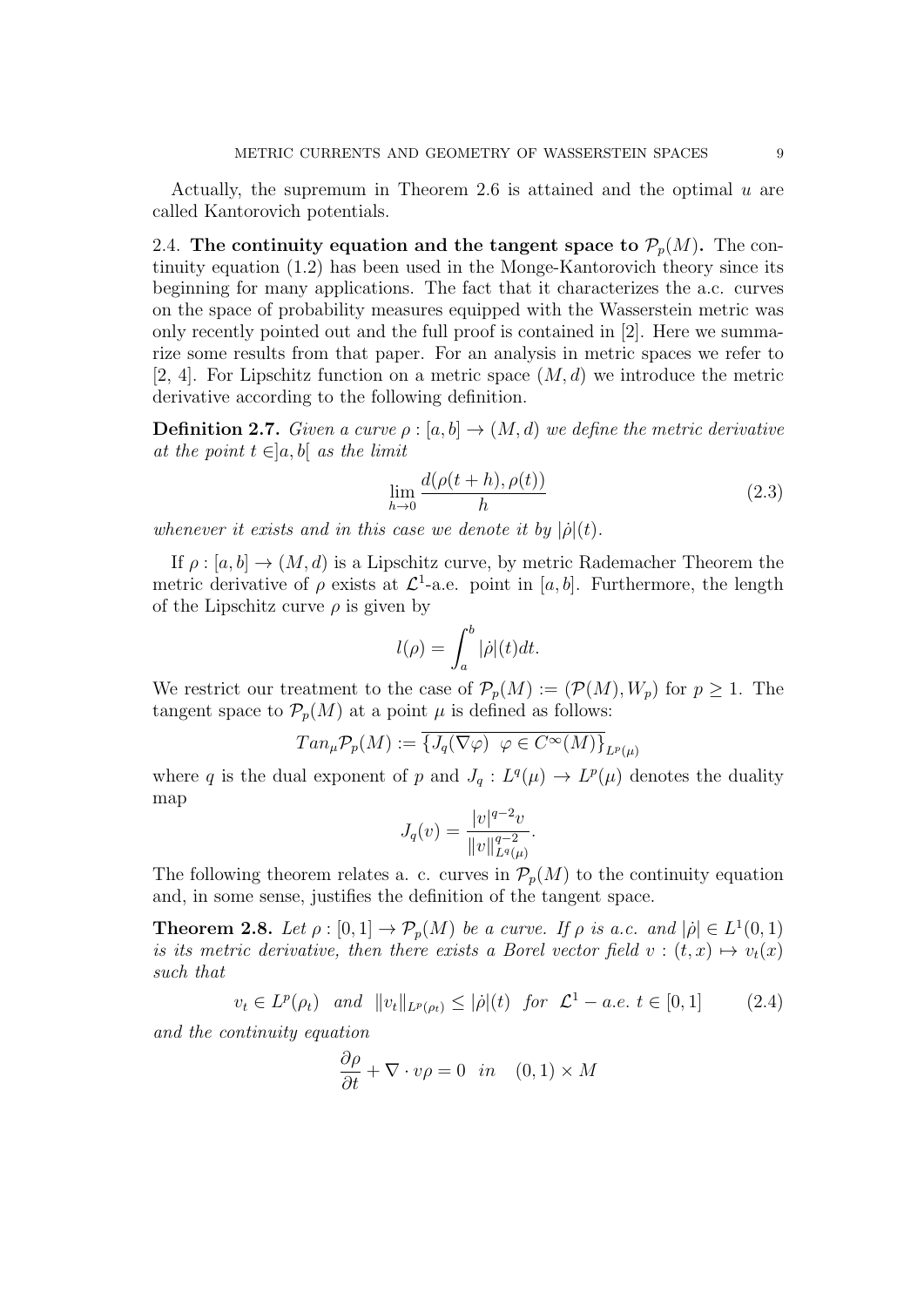*is satisfied in the sense of distributions. Moreover for a.e.*  $t \in (0,1)$   $v_t$  *belongs to*  $T_{\rho(t)} \mathcal{P}_p(M)$ *.* 

 $Conversely, if  $\rho$  satisfies the continuity equation for some vector fields  $v_t$  such$ *that*  $||v_t||_{L^p(\rho_t)} \in L^1(0,1)$ *, then*  $t \mapsto \rho(t)$  *is a.c. and* 

$$
|\dot{\rho}|(t) \leq ||v_t||_{L^p(\rho_t)}
$$
 for  $\mathcal{L}^1 - a.e. t \in [0, 1].$ 

*Remark* 2.9*.* The minimality property (2.4) uniquely determines a tangent field *v*<sub>*t*</sub>. We will refer to  $v_t$  as the tangent vector associated to the curve *ρ*.

There are also previous definitions of tangent space to  $\mu$  in  $\mathcal{P}_p(M)$ , see for example [26]. In [2] there is also an infinitesimal characterization of the tangent space in terms of transport maps.

2.5. **Basic properties of Wasserstein distances.** Since we are interested to study the space  $\mathcal{P}(M)$  with M a compact Riemannian manifold, throughout this paper  $(M, d)$  is assumed to be a complete, separable and geodesic space. A metric space is said geodesic if for each pair of points  $x, y \in M$  the distance  $d(x, y)$  is given by *ddy* the space  $\mathcal{P}(M)$  with<br>is paper  $(M, d)$  is assume<br>metric space is said geoder,<br> $x, y$  is given by<br> $d(x, y) = \min \{l(\gamma) = \int_0^1$ 

$$
d(x,y) = \min\left\{l(\gamma) = \int_0^1 |\dot{\gamma}|(t)dt \mid \gamma \in \text{Lip}([0,1], M), \gamma(0) = x, \gamma(1) = y\right\}.
$$
\n(2.5)

Where  $|\dot{\gamma}|$  is the metric derivative of  $\gamma$  defined by (2.3). If  $x, y \in M$ , we say that a Lipschitz curve  $\gamma : [0,1] \to M$  is a geodesic between *x* and *y* if  $\gamma$  is a minimizing curve in (2.5). Usually, geodesics are parametrized proportionally to arclength, i.e.  $d(\sigma(t), \sigma(s)) = v|t-s|$ , where *v* is the constant speed. We say that the metric space  $(M, d)$  admits a measurable choice of geodesics if there exists a measurable function  $f : M \times M \times [0,1] \to M$  such that the map  $t \mapsto f(x, y, t)$ is a geodesic between *x* and *y*. If for instance *M* is a Banach space, the function

$$
f(x, y, t) = x + t(y - x)
$$

is a measurable choice of geodesics. Actually, *f* is a continuous function. This is also true if *M* is a compact Riemannian manifold replacing the segments with geodesics. Observe that all this notions are inherited by  $\mathcal{P}_p(M)$  as stated in the following (see [2, 29, 20])

**Proposition 2.10.** *If M admits a measurable choice of geodesics, then for every*  $1 \leq p$  *the space*  $P_p(M)$  *is complete, separable and geodesic.* 

The following proposition collects some important inequalities for the Wasserstein distances.

**Proposition 2.11.** *Let*  $1 \leq p \leq q$ *. Then 1)*  $W_p \leq W_q$ . *2*)  $W_q \leq W_p^{\frac{p}{q}} \operatorname{diam}(M)^{1-\frac{p}{q}}.$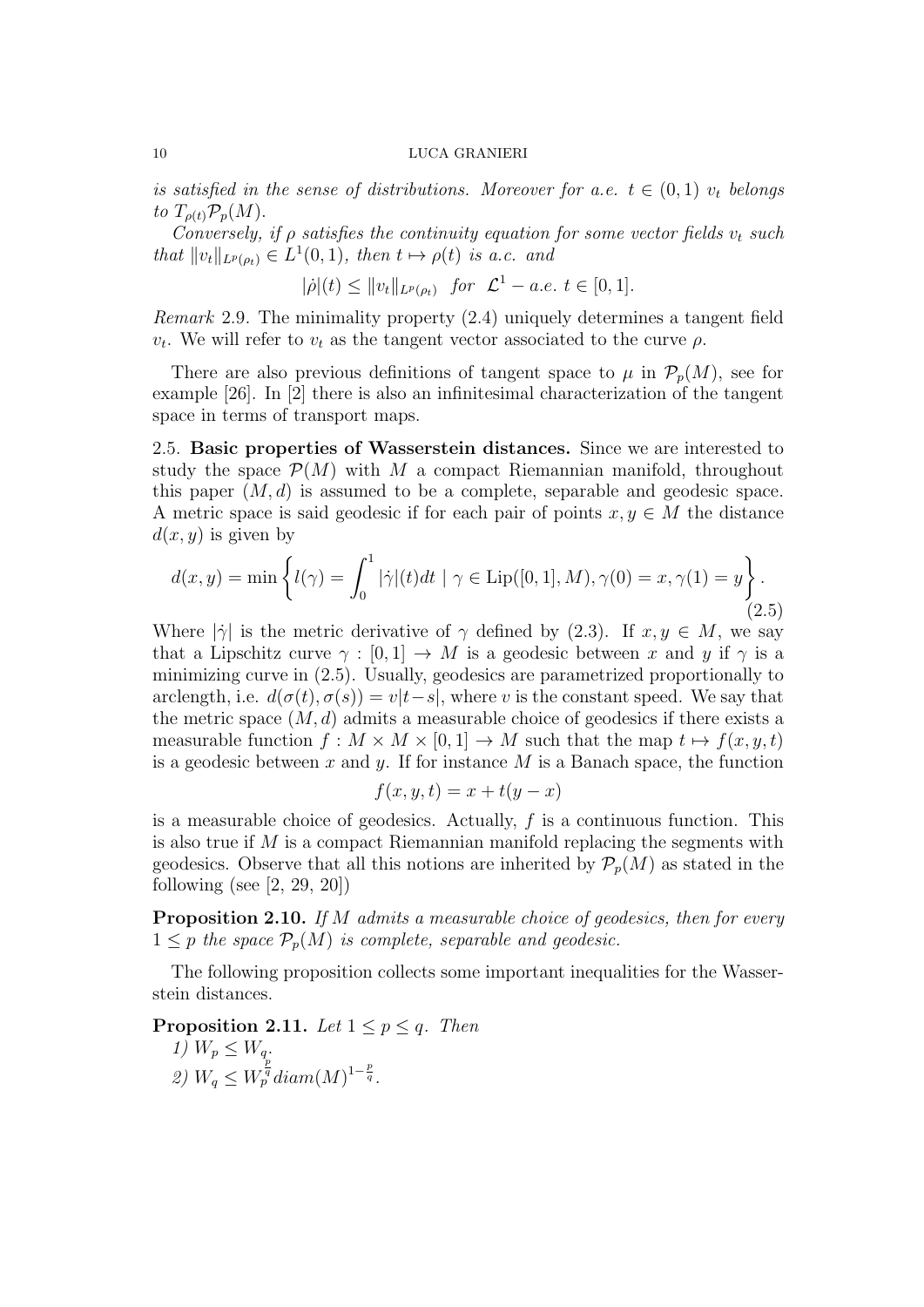*Proof.* Claim 1) is a direct application of Hölder's inequality. To check claim 2) let  $\gamma$  be an optimal plan between its marginal  $\mu, \nu$  for  $W_p$ . Hence D GE(<br>cation<br>its 1<br> $dγ$ <sup>1</sup>  $\frac{\text{CES}}{\text{det} \lambda}$ 

$$
W_q(\mu, \nu) \le \left(\int_{M \times M} d(x, y)^q d\gamma\right)^{\frac{1}{q}} = \left(\int_{M \times M} d(x, y)^p d(x, y)^{q-p} d\gamma\right)^{\frac{1}{q}} \le
$$
  

$$
\le W_p(\mu, \nu)^{\frac{p}{q}} \operatorname{diam}(M)^{\frac{q-p}{q}} = W_p(\mu, \nu)^{\frac{p}{q}} \operatorname{diam}(M)^{1-\frac{p}{q}}.
$$

Therefore, on bounded metric spaces all the Wasserstein distances produce the same topology. The following convexity property is an important feature of the Wasserstein distances.

**Proposition 2.12.** Let 
$$
p \ge 1
$$
 and  $\mu_1, \mu_2, \nu_1, \nu_2 \in \mathcal{P}_p(M)$ . Then  $\forall \lambda \in [0, 1]$ :  
\n
$$
W_p(\lambda \mu_1 + (1 - \lambda)\mu_2, \lambda \nu_1 + (1 - \lambda)\nu_2)^p \le \lambda W_p(\mu_1, \nu_1)^p + (1 - \lambda)W_p(\mu_2, \nu_2)^p.
$$

*Proof.* Let  $\gamma_i$  be an optimal plan between  $\mu_i$  and  $\nu_i$  for  $i = 1, 2$ . Observe that  $\lambda \gamma_1 + (1 - \lambda)\gamma_2$  is a transport plan between  $\lambda \mu_1 + (1 - \lambda)\mu_2$  and  $\lambda \nu_1 + (1 - \lambda)\nu_2$ . Then

$$
W_p(\lambda \mu_1 + (1 - \lambda)\mu_2, \lambda \nu_1 + (1 - \lambda)\nu_2)^p \le \lambda W_p(\mu_1, \nu_1)^p + (1 - \lambda)W_p(\mu_2, \nu_2)^p.
$$

Convexity properties of the distance are related to important geometric notions, in particular to curvature properties, see [2, 20, 29].

## 3. WASSERSTEIN SPACES  $\mathcal{P}_p(M)$  with trivial homology

Fixed  $T \in \mathcal{I}_1(M)$  without boundary,  $\partial T = 0$ , the generalized Plateau problem asks to minimize  $M(S)$  among all  $S \in \mathcal{I}_2(M)$  such that  $\partial S = T$ . Of course, this problem is meaningful for metric space *M* provided the class of admissible currents is not empty and sufficiently rich. Therefore, the usual setting is to consider metric space of euclidean type, namely such that every closed 1-current is the boundary of a 2-current. In other words, by defining two metric 1-currents *T, S* to be homologous if there exist a metric 2-current *N* such that  $T-S = \partial N$ , this corresponds to spaces with trivial metric homology. By a cone construction, in [3] it is shown that Banach spaces have such a trivial homology. By a slightly modified construction, it is possible to show that more general metric spaces enjoy trivial metric homology (see [33]). Among these spaces we mention Hadamard spaces, i.e. complete simply-connected metric spaces of non-positive curvature in the Alexandrov sense, and Busemann spaces, i.e. with convex metric. We refer to [23, 24, 25, 28, 29, 30, 33] for precise definitions and main properties. Here we focus our attention on Wasserstein spaces. As a first glance we have that the homology on  $\mathcal{P}_p(M)$  cannot be recovered in general by homotopy. Indeed, we have the following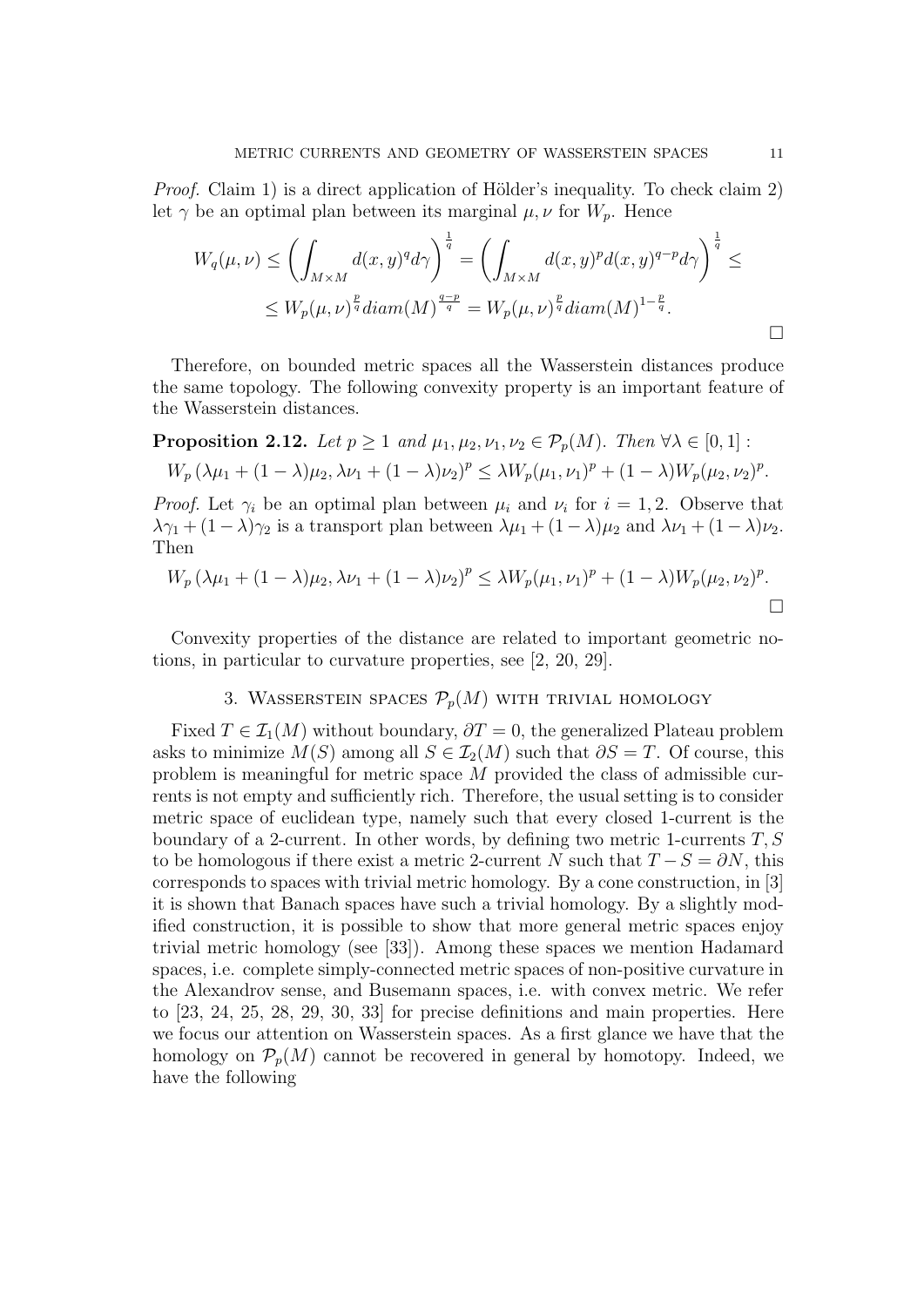**Proposition 3.1.**  $\mathcal{P}_p(M)$  *is contractible and locally contractible.* 

*Proof.* Let  $\mu_t$  a continuous curve in  $\mathcal{P}_p(M)$ . Consider the function

 $F: [0, 1] \times [0, 1] \rightarrow \mathcal{P}_p(M)$ ,

defined by

$$
F(t,s) = s\mu_0 + (1-s)\mu_t.
$$
\n(3.1)

We have that  $F(t, 0) = \mu_t$ , while  $F(t, 1) = \mu_0$ . By Proposition 2.12 we have

$$
W_p(F(t,s), F(t_0, s_0)) = W_p(s\mu_0 + (1 - s)\mu_t, s_0\mu_0 + (1 - s_0)\mu_{t_0}) \le
$$
  
\n
$$
\le W_p(s\mu_0 + (1 - s)\mu_t, s\mu_0 + (1 - s)\mu_{t_0}) + W_p(s\mu_0 + (1 - s)\mu_{t_0}, s_0\mu_0 + (1 - s_0)\mu_{t_0}) \le
$$
  
\n
$$
\le (1 - s)^{\frac{1}{p}} W_p(\mu_t, \mu_{t_0}) + W_p(s\mu_0 + (1 - s)\mu_{t_0}, s_0\mu_0 + (1 - s_0)\mu_{t_0}) \le \varepsilon,
$$

provided that  $|s - s_0|, |t - t_0| \leq \delta$  because of the continuity of  $\mu_t$ . To check the second claim consider the ball  $B(\nu, 1) \subset \mathcal{P}_p(M)$ . If  $\mu_t$  is a curve on the ball such that  $\mu_0 = \nu$ , by (2.12) and (3.1) we have

$$
W_p(\nu, F(s, t)) = W_p(\mu_0, s\mu_0 + (1 - s)\mu_t) \le (1 - s)^{\frac{1}{p}} W_p(\mu_0, \mu_t) \le 1.
$$

Observe that by defining the metric homology through metric currents, it results that the homology is not a topological invariant. In particular, in this metric setting, at least Lipschitz regularity of maps between metric spaces is needed. Therefore, although Wasserstein spaces are contractible, in general it could happen that this contraction is not a Lipschitz map. Therefore, Wasserstein spaces could have non-trivial metric homology.

3.1. **Barycenter maps.** A possible strategy to investigate the homology of  $\mathcal{P}_p(M)$  is to relate the geometry of  $\mathcal{P}_p(M)$  with the geometry of the underlying space *M*. This program can be certainly realized if a barycenter map is available. Here for barycenter map we mean a function

$$
\beta: \mathcal{P}_1(M) \to M,
$$

which satisfy the conditions:

- (1) *∀x ∈ M* : *β*(*δx*) = *x*,
- $(2)$   $\beta \in \text{Lip}_1(\mathcal{P}_1(M), M).$

Because of Proposition 2.11  $\beta \in \text{Lip}_{1}(\mathcal{P}_{p}(M), M)$  for every  $p \geq 1$  as well.

However, we point out that the existence of barycenter maps produces some restrictions on the geometry of the space *M*.

• If  $x, y \in M$  we can define the curve  $\sigma(t) := \beta((1-t)\delta_x + t\delta_y)$  which turns out to be a geodesic curve. Furthermore the distance is convex along such geodesics. Hence, if geodesics on *M* are unique then *M* is a Busemann space.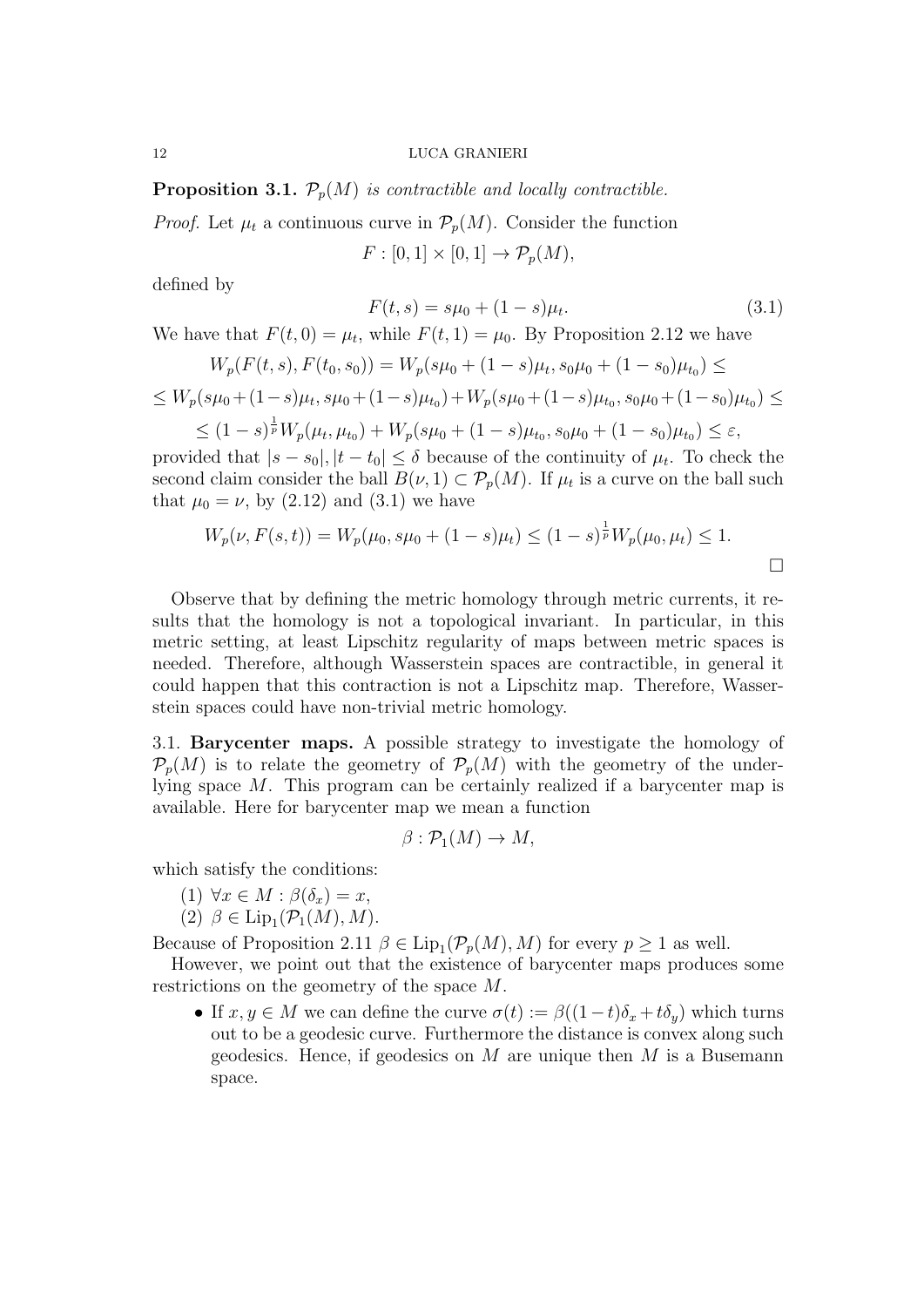*•* If *M* is a Riemannian manifold then *M* must have sectional curvature  $≤$  0. Indeed, if  $M_0$  *⊂ M* it also admits a barycenter map. Choosing  $M_0$ sufficiently small, geodesics on  $M_0$  are unique and then the distance is convex on  $M_0$ . This implies that M has sectional curvature  $\leq 0$ .

Actually, barycenter maps can be canonically constructed on Hadamard spaces (see [20, 24, 29]). Consider a Lipschitz cycle  $\gamma : [a, b] \to M$  on the Hadamard space *M*. It results that also the curve  $\delta_{\gamma(t)}$  on the Wasserstein space  $\mathcal{P}_p(M)$ is a Lipschitz curve. Therefore, this curve corresponds to a metric 1-current on  $\mathcal{P}_p(M)$ , which we denote by  $T_\gamma$ , defined as Consider a Lipschitz cycle  $\gamma : [a, b]$  *T*<br> *Therefore, this curve corresponds the curve corresponds the W*  $T_{\gamma}$ *, defined as<br>*  $T_{\gamma}(f_0, f_1) = \int^b f_0(\delta_{\gamma(t)}) \frac{d}{dt} f_1(\delta_{\gamma(t)})$ 

$$
T_{\gamma}(f_0, f_1) = \int_a^b f_0\left(\delta_{\gamma(t)}\right) \frac{d}{dt} f_1\left(\delta_{\gamma(t)}\right) dt.
$$

We have the following

**Theorem 3.2.** Let *M* be an Hadamard space. Then for every Lipschitz cycle  $\gamma$ *on M* the 1-currents  $T_\gamma$  *is homologous to zero in*  $\mathcal{P}_p(M)$ *.* 

*Proof.* We have  $T_{\gamma} \in \mathcal{I}_{1}^{c}(\mathcal{P}_{p}(M))$ . Therefore,  $\beta_{\#}T_{\gamma}$  is a closed metric current on *M*. By the cone construction of [33] there exists  $S \in \mathcal{I}_2(M)$  such that  $\beta_{\#}T_{\gamma} = \partial S$ . Consider the canonical embedding *i* :  $M \to \mathcal{P}_p(M)$  defined by  $i(x) = \delta_x$ . Since  $i \circ \beta(\delta_x) = \delta_x$  for every  $x \in M$ , we have

$$
T_{\gamma} = i_{\#}(\beta_{\#}(T_{\gamma})) = i_{\#}(\partial S) = \partial(i_{\#}S).
$$

Hence, by Theorem 3.2 the 1-currents  $T_\gamma$  belong to the same homology class of  $P_p(M)$ . However, we don't know whether there could exist other homology classes in  $\mathcal{P}_p(M)$  or not. In [16] is discussed an approach by differential forms on  $\mathcal{P}_2(\mathbb{R}^d)$ , showing that in some sense the space  $\mathcal{P}_2(\mathbb{R}^d)$  has trivial homology. We may conjecture that actually also  $H_1(\mathcal{P}_p(M)) = \{0\}$  for Hadamard spaces M. Probably, it would be necessary different tools to prove or reject this conjecture. In the next sections we develop a more general approach, based on mass transportation tools, ables to check if two metric closed 1-currents are homologous in  $P_p(M)$ . By using these results we will prove that  $P_p(\mathbb{T}^n)$  is an example of Wasserstein space with distinct homology classes in a metric sense. Since every complete simply-connected Riemannian manifolds of non-positive sectional curvature is an Hadamard space, to recover non trivial homology on  $\mathcal{P}_p(M)$ we have to look for manifolds with local sectional curvature  $\leq 0$  or with nonnegative curvature. Observe that there is no canonical way to define barycenter maps on such spaces. Furthermore, whenever the space *M* is non-contractible, such a barycenter map cannot exist.

**Theorem 3.3.** *Every non-contractible metric space* (*M, d*) *does not admit a barycenter map.*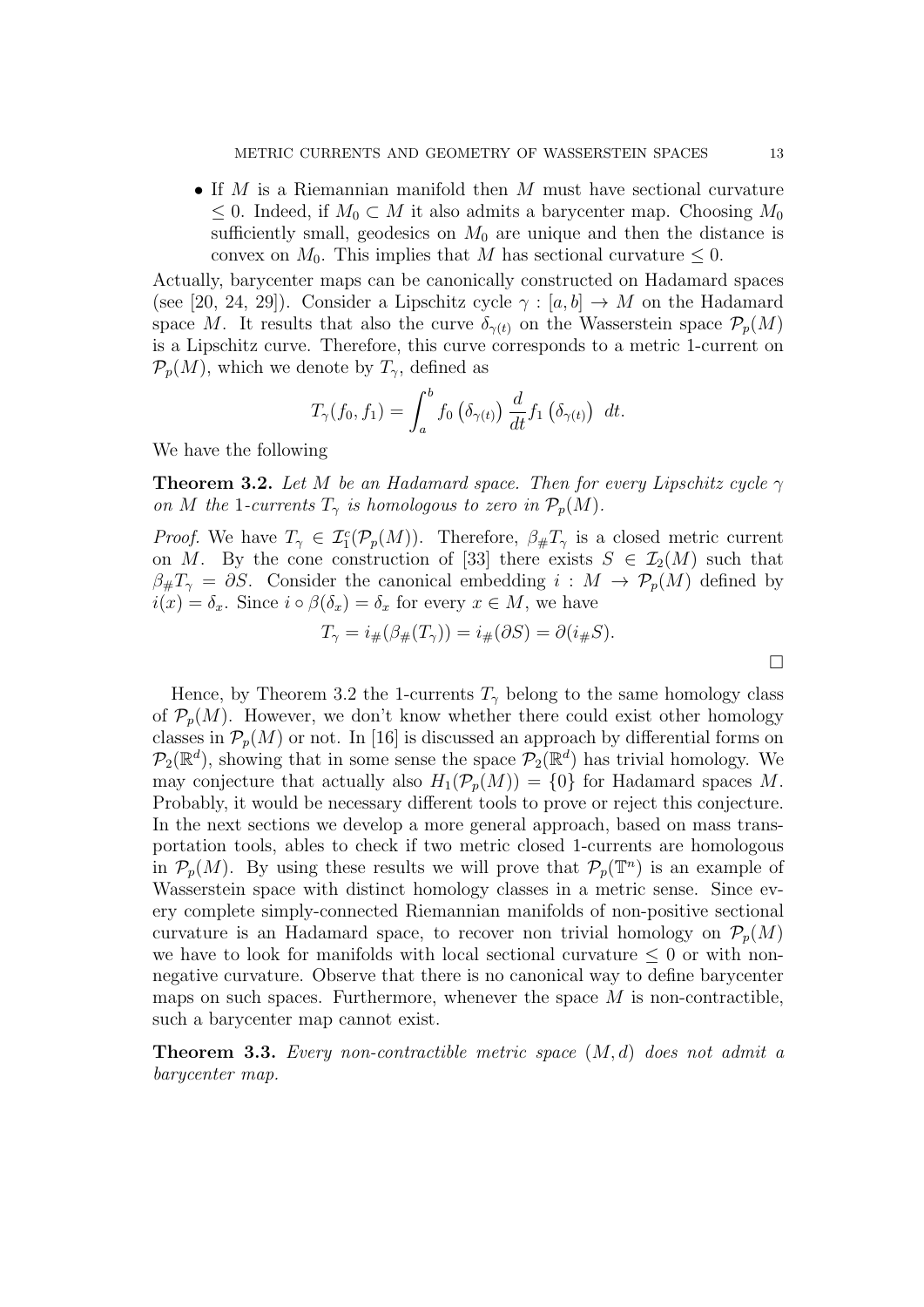*Proof.* Suppose by contradiction that there exists a barycenter map  $\beta$  :  $\mathcal{P}_p(M) \rightarrow$ *M*. Consider a closed continuous curve  $\gamma : [0,1] \rightarrow M$  not homotopic to a constant. Let  $i : M \to \mathcal{P}_p(M)$  be the canonical isometry defined by  $i(x) = \delta_x$ . Take the continuous function  $F : [0,1] \times [0,1] \rightarrow \mathcal{P}_p(M)$  defined by (3.1) with  $\mu_t = i(\gamma(t))$  and consider the continuous composition  $\beta \circ F : [0,1] \times [0,1] \to M$ . We have

$$
\beta \circ F(t, 0) = \beta(i(\gamma(t)) = \gamma(t),
$$
  

$$
\beta \circ F(t, 1) = \beta(\mu_0),
$$

which is a contradiction since the curve  $\gamma$  is not homotopic to a constant.  $\Box$ 

Since we can always define barycenters on the set  $\Delta$  of Dirac deltas by  $\beta(\delta_x)$  = *x*, certainly satisfying the Lipschitz condition of barycenters, a possible strategy is to try to extend the map  $\beta$  to the whole space  $\mathcal{P}_1(M)$  in a Lipschitz way. The following statement, adapted to the case of curvature  $\leq 0$  and  $\geq 0$  in the Alexandorov sense, is taken from [25].

**Theorem 3.4** (General Kirszbraun theorem)**.** *Let E, F geodesics metric spaces such that E has curvature*  $\geq 0$ *, while F is complete with global curvature*  $\leq 0$ *. If*  $A ⊂ E$ *, every*  $f ∈ Lip(A, F)$  *admits a Lipschitz extension with the same Lipschitz constant.*

We remark that this statement actually holds whenever the curvatures are bounded by a constant  $k \in \mathbb{R}$  instead of 0, provided that  $diam(f(A)) \leq \frac{1}{2}D_k$ , where  $D_k = \frac{\pi}{\sqrt{k}}$  if  $k > 0$ ,  $D_k = +\infty$  otherwise. The following example shows that in Theorem 3.4 the assumption of target space of global curvature  $\leq 0$  cannot be reduced to a local one.

*Example* 3.5. Consider the flat torus  $\mathbb{T}^n$ . It is known that the space  $(\mathcal{P}(\mathbb{T}^n), W_2)$ has curvature  $\geq 0$  (see [2, 20, 29]). Of course,  $\mathbb{T}^n$  is non-contractible and it has local curvature  $\leq 0$ . Therefore, by Theorem 3.3 we infer that the 1-Lipschitz map

 $\beta : \Delta \to \mathbb{T}^n$ 

defined by  $\beta(\delta_x) = x$  cannot be extended in a Lipschitz way to the whole  $\mathcal{P}(\mathbb{T}^n)$ .

If *M* is a manifold the same example can be done using the isometric embedding of  $M$  in  $\mathbb{R}^k$  for  $k$  big enough.

# 4. ENTIRE METRIC CURRENTS ON  $\mathcal{P}_p(M)$

On a general manifold *M* we need to base our approach on more intrinsic instruments. In [34] is developed a general approach to define an homology for the class of metric spaces which are locally contractible in a Lipschitz way. Among them we mention metric space with global Alexandrov curvature bounded from above. However, Wasserstein spaces does not enjoy these curvature properties,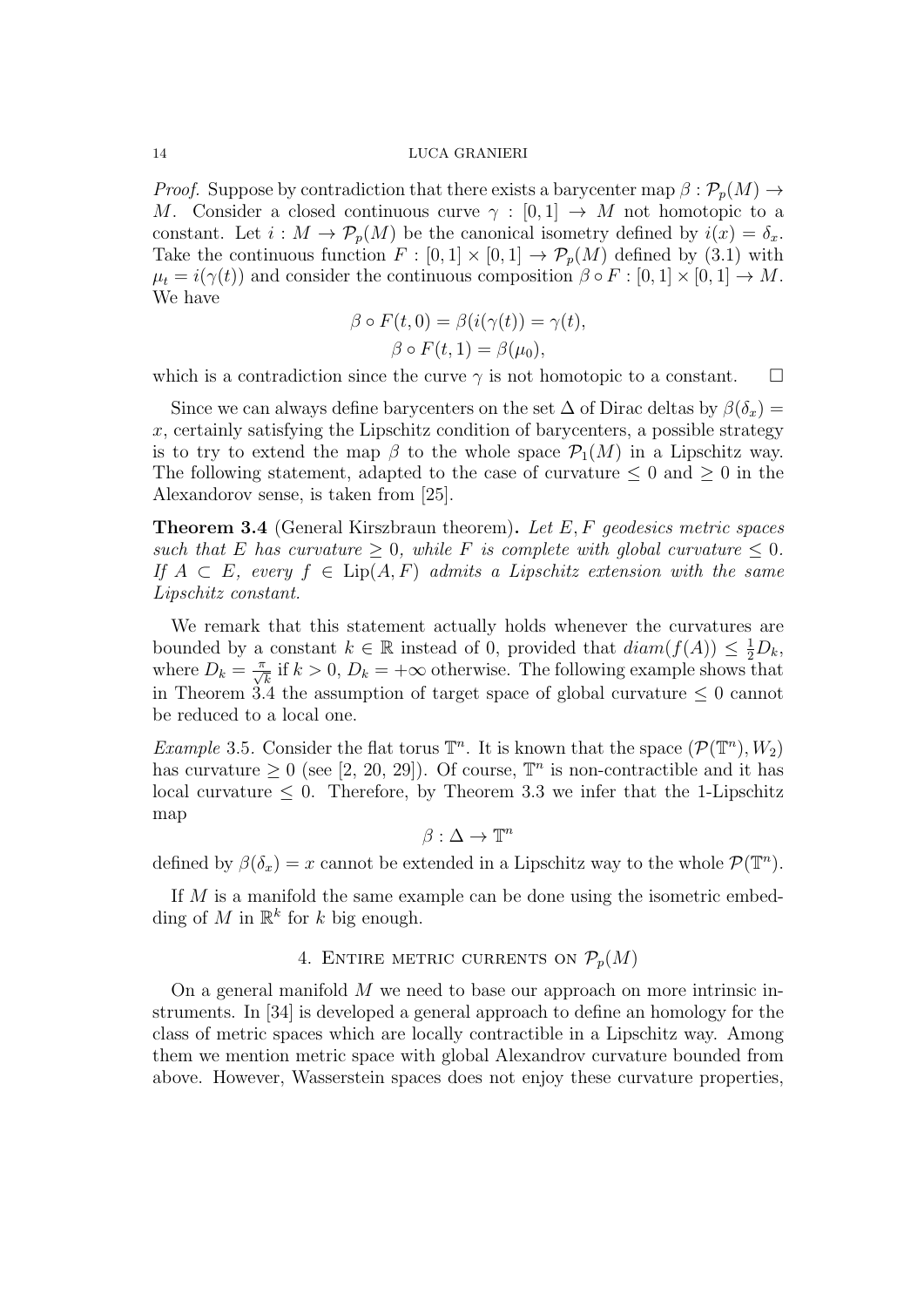unless for  $P_p(\mathbb{R})$ , see [21]. Here we start to study some relationships between the entire homology of  $\mathcal{P}_p(M)$  and the real homology of M. The basic idea is to relate these homologies by the continuity equation (1.2).

We begin by recalling how a Lipschitz curve  $\rho : [a, b] \to \mathcal{P}_p(M)$  is identified with an entire 1-current on  $\mathcal{P}_p(M)$  which we denote by  $T_\rho$ . Following [3],  $T_\rho$  is defined by  $\frac{1}{2}$  *F*<sub>*S*</sub> the continuing how a Lipschert on  $\mathcal{P}_p(M)$  where  $T_p(f_0, f_1) = \int_0^b$ 

$$
T_{\rho}(f_0, f_1) = \int_a^b f_0(\rho(t)) \frac{d}{dt} f_1(\rho(t)) dt.
$$
  
n account a multiplicity function  $\theta \in L$   

$$
T_{\theta, \rho}(f_0, f_1) = \int^b \theta(t) f_0(\rho(t)) \frac{d}{dt} f_1(\rho(t)) dt
$$

If we have to take in account a multiplicity function  $\theta \in L^1$ , we define

$$
T_{\theta,\rho}(f_0, f_1) = \int_a^b \theta(t) f_0(\rho(t)) \frac{d}{dt} f_1(\rho(t)) dt.
$$

For reader convenience, in the following lemma we compute the total mass of *Tθ,ρ*.

**Lemma 4.1.** For every  $\theta \in L^1(\mathbb{R}, \mathbb{Z})$  it results  $T_{\theta,\rho} \in \mathcal{I}_1(\mathcal{P}_p(M))$ , and its total *mass is given by*  $\theta \in L^1(\mathbb{R}, \mathbb{Z}) \; ,$  $M(T_{\theta,\rho}) = \int^b$ 

$$
M(T_{\theta,\rho}) = \int_a^b |\theta(t)| |\dot{\rho}|_p(t) dt \qquad (4.1)
$$

*where*  $|\dot{\rho}|_p(t)$  *is the metric derivative of*  $\rho$  *w.r.t.*  $W_p$ *.* 

*Proof.* Notice that  $T_{\theta,\rho} = \rho_{\#}(T_{\theta})$ , so that  $T_{\theta,\rho} \in \mathcal{I}_{1}(\mathcal{P}_{p}(M))$ . Since  $\frac{d}{dt}f_{1}(\rho(t)) \leq$  $\text{Lip}(f_1)|\dot{\rho}|_p(t)$  we easily get

$$
T_{\theta,\rho}(f_0,f_1) \leq \mathrm{Lip}(f_1) \int_a^b |\theta(t)| |f_0(\rho(t))| |\dot{\rho}|_p(t) dt.
$$

Hence, for any Borel partition  ${B_j}_j$  of  $\mathcal{P}_p(M)$ , and 1-Lipschitz functions  $f_1^j$  we Hence, fo<br>have  $\sum_{i=1}^{N}$ *i*<sub>*j*=1</sub>  $T_{\theta,\rho}(\chi_{B_j}, f_1^j) \leq \int_a^b$  $\int_a^b |\theta(t)| |\dot{\rho}|_p(t) dt$ . Therefore we get

$$
M(T_{\theta,\rho}) \leq \int_a^b |\theta(t)| |\dot{\rho}|_p(t) dt.
$$

To prove the opposite inequality, let us start with the case  $\theta = \chi_I$  for a given  $M(T_{\theta,\rho}) \leq \int_a^b |\theta(t)| |\dot{\rho}|_p(t) dt.$ <br>To prove the opposite inequality, let us start with the case  $\theta = \chi_I$  for a given interval *I*. Now let  $\varepsilon > 0$  be fixed. Since  $\int_I |\dot{\rho}|_p(t) dt$  coincides with the length of the curve  $\rho$  in *I* (see [4]), there is a partition  $\{t_1, \ldots, t_{N+1}\}\$  of *I* such that ∪<br>∫te inequality\_let

$$
\int_{I} |\dot{\rho}|_{p}(t)dt \le \sum_{j=1}^{N} W_{p}(\rho(t_{j+1}), \rho(t_{j})) + \varepsilon.
$$
  
\n
$$
N + 1, \text{ consider } f_{1}^{j}(\mu) := W_{p}(\rho(t_{j}), \mu)
$$
  
\n
$$
W_{p}(\rho(t_{j+1}), \rho(t_{j})) = \int^{t_{j+1}} \frac{d}{dt} f_{1}^{j}(\rho(s))ds.
$$

For any  $j = 1, \ldots, N + 1$ , consider  $f_1^j$  $W^j_1(\mu) := W_p(\rho(t_j), \mu);$   $f^j_1$  $x_1^j$  are 1-Lipschitz functions and

$$
W_p(\rho(t_{j+1}), \rho(t_j)) = \int_{t_j}^{t_{j+1}} \frac{d}{ds} f_1^j(\rho(s)) ds.
$$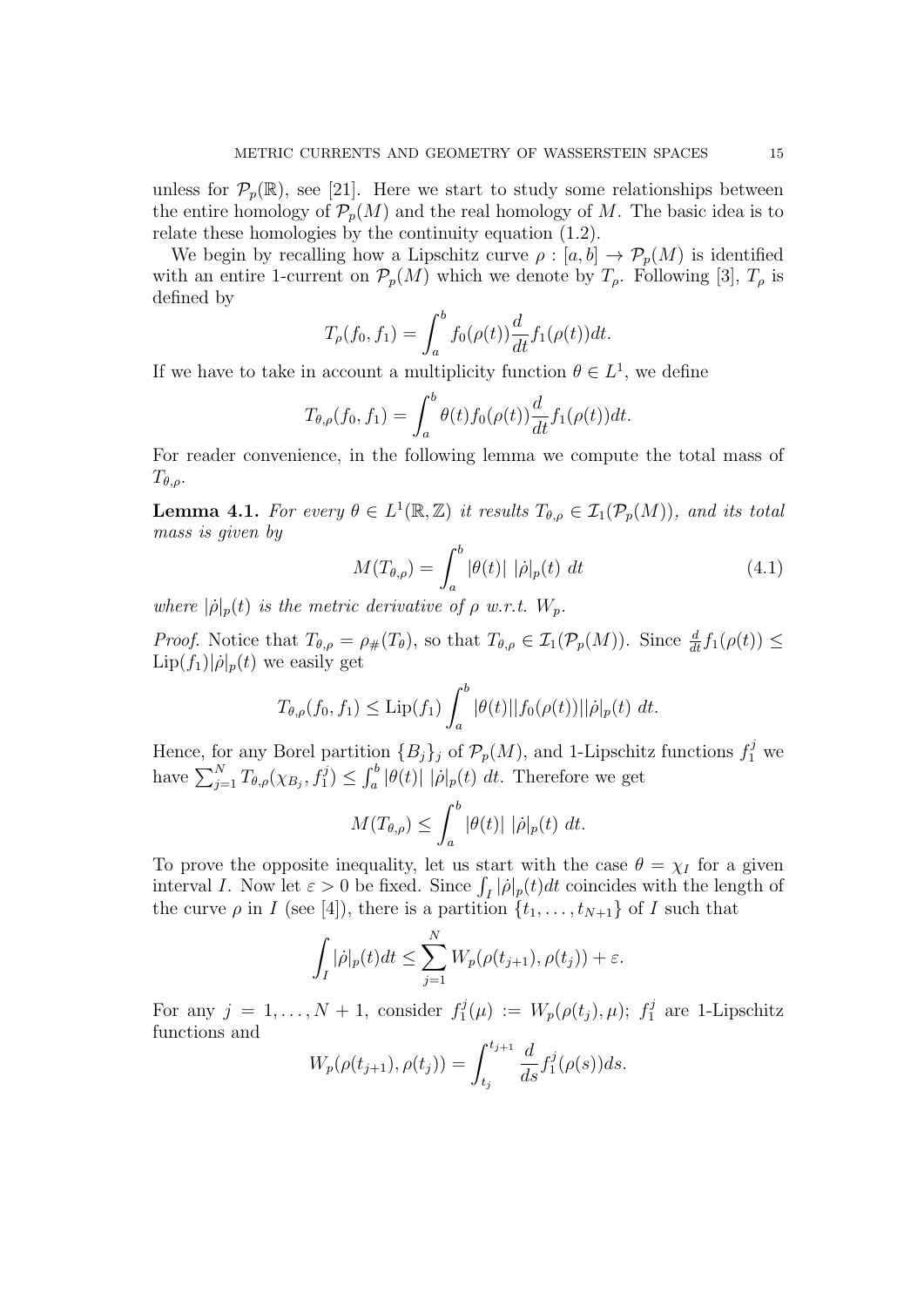Defining  $B_j := \rho([t_j, t_{j+1}])$  for  $j = 1, ..., N$  and  $B_{N+1} := \mathcal{P}_p(M) \setminus \cup_{j=1}^N B_j$ , it follows that

$$
\int_{I} |\dot{\rho}|_{p}(t)dt \leq \sum_{j=1}^{N} \int_{t_{j}}^{t_{j+1}} \frac{d}{ds} f_{1}^{j}(\rho(s))ds + \varepsilon = \sum_{j=1}^{N+1} T_{\rho}(\chi_{B_{j}}, f_{1}^{j}) + \varepsilon.
$$

Being  ${B_j}_j$  a Borel partition of  $P_p(M)$ , taking into account remark 2.2 and letting  $\varepsilon \to 0$ , we get

$$
\int_{I} |\dot{\rho}|_{p}(t)dt \leq M(T_{\rho} \cup \rho(I)).
$$
  
urve  $\rho$  is defined on the inter
$$
M(T_{\rho}) = \int |\dot{\rho}|_{p}(t) dt.
$$

Therefore, if a Lipschitz curve  $\rho$  is defined on the interval *J*, we have proved that

$$
M(T_{\rho}) = \int_{J} |\dot{\rho}|_{p}(t) dt.
$$

In the general case we approximate  $\theta$  by piece-wise constant functions. Therefore, there exists a Borel partition of  $[a, b]$  made of intervals  $J_i$  and constants  $c_i$  such that

$$
\int_{a}^{b} |\theta(t)||\dot{\rho}|_{p}(t)dt = \sum_{i=1}^{+\infty} c_{i} \int_{J_{i}} |\dot{\rho}|_{p}(t)dt = \sum_{i=1}^{+\infty} M(T_{\theta,\rho} \mathcal{L} \rho(J_{i})) = M(T_{\theta,\rho}).
$$

Formula 4.1 also holds true for any  $\theta \in L^1$  and for any metric space *E* instead

of  $\mathcal{P}_p(M)$ . An immediate consequence of the continuity equation is the following<br> **Lemma 4.2.** For every solution  $(\rho, v)$  of the continuity equation (1.2) and for<br>
every  $f \in C^1(M)$  it results<br>  $\frac{d}{dt} \left( \int_M f(x) d\rho_t \right)$ **Lemma 4.2.** *For every solution*  $(\rho, v)$  *of the continuity equation* (1.2) *and for*  $every f \in C^1(M)$  *it results* 

$$
\frac{d}{dt}\left(\int_{M} f(x)d\rho_{t}\right) = \int_{M} \langle d_{x}f(x), v(x,t) \rangle d\rho_{t}
$$
\n(4.2)

 $\Box$ 

*in the sense of distributions.*

*Proof.* For every  $\varphi \in C_c^{\infty}(0,1)$  we evaluate ery  $\varphi \in \mathcal{C}_c^{\infty}(0,1)$  we ev

$$
dt \left\langle J_M \right\rangle^{(1)} \left\langle J_M \right\rangle^{(2)} \left\langle J_M \right\rangle^{(3)} \left\langle J_M \right\rangle^{(4)} \left\langle J_M \right\rangle^{(5)} \left\langle J_M \right\rangle^{(6)} \text{where}
$$
\n
$$
\int_0^1 \frac{d}{dt} \left( \int_M f(x) d\rho_t \right) \varphi(t) dt = -\int_0^1 \varphi(t) \left( \int_M f(x) d\rho_t \right) dt =
$$
\n
$$
-\int_0^1 \left( \int_M \varphi(t) f(x) d\rho_t \right) dt = \frac{\partial \rho}{\partial t} (\varphi f) = -\nabla \cdot (v\rho)(\varphi f) =
$$
\n
$$
\int_0^1 \left( \int_M \langle d_x f(x), v \rangle d\rho_t \right) \varphi(t) dt.
$$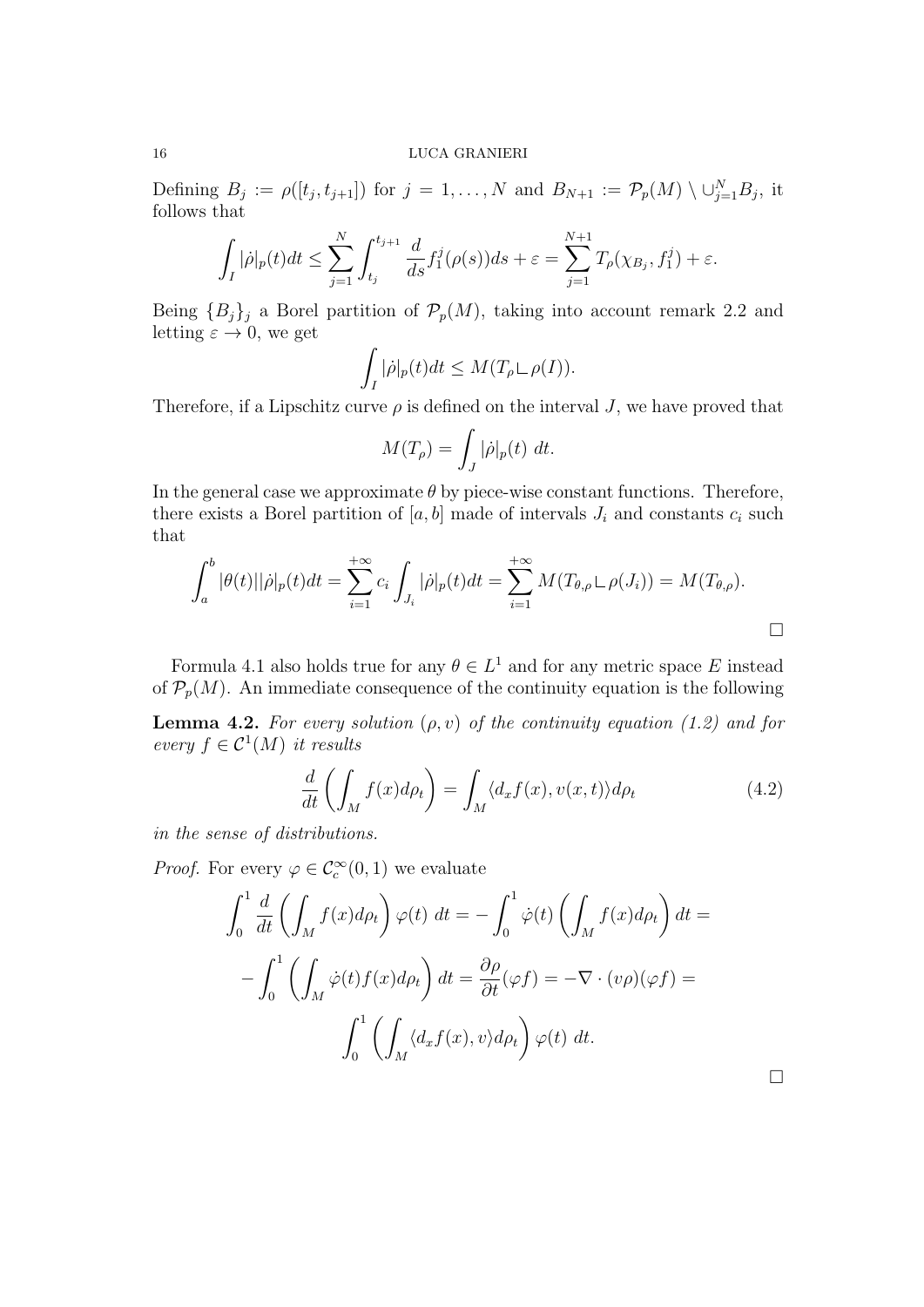Actually, it turns out that the map  $f \mapsto \int_M f d\rho_t \in W^{1,1}_{loc}(0,1)$ . Therefore, formula (4.2) holds for a.e.  $t \in (0,1)$ . Actually, it turns out that the map  $f \mapsto \int_M f d\rho_t \in W_{loc}^{1,1}(0,1)$ . Therefore, formula (4.2) holds for a.e.  $t \in (0,1)$ .<br>We define a natural operator which associates to each entire metric 1-current  $T \in \mathbf{I}_1(\mathcal{P}_p(M))$  a  $\mathbf{f}$ 

We define a natural operator which associates to each entire metric 1-current<br>  $\tilde{f}(\tilde{f})$ rem 2.4 gives a representation for  $T = \sum_{i=1}^{\infty} T_{\theta_i, \rho_i}$ , and to each  $\rho_i$  is associated its tangent vector  $v_i$ . Then for a 1-form  $\omega$  on  $M$  we can define a normal et<br>representat<br>or  $v_i$ . Then<br> $\widetilde{T}(\omega) = \sum_{i=1}^{\infty}$ 

$$
\widetilde{T}(\omega) = \sum_{i=1}^{\infty} \int_{a_i}^{b_i} \theta_i(t) \left( \int_M \langle \omega(x), v_i(t, x) \rangle d\rho_i \right) dt.
$$
\nWe get the following

\nProposition 4.3. For every  $T \in \mathbf{I}_1(\mathcal{P}_p(M))$  it results  $\widetilde{T} \in \mathcal{N}_1(M)$ .

We get the following

 $\overline{C}$   $\overline{C}$   $\overline{C}$   $\overline{C}$   $\overline{C}$   $\overline{C}$   $\overline{C}$   $\overline{C}$ 

*Proof.* To compute the mass we evaluate

**Proposition 4.3.** For every 
$$
T \in I_1(\mathcal{P}_p(M))
$$
 it results  $\overline{T} \in \mathcal{N}_1(M)$ .  
Proof. To compute the mass we evaluate  
 $|\widetilde{T}(\omega)| \le ||\omega||_{\infty} \sum_{i=1}^{\infty} \int_{a_i}^{b_i} |\theta_i| \left( \int_M |v_i(t,x)| d\rho_i \right) dt \le ||\omega||_{\infty} \sum_{i=1}^{\infty} \int_{a_i}^{b_i} |\theta_i| ||v_i||_{L^p(\rho_i)} dt$ .

Using Lemma 4.1, Theorem 2.8 and Theorem 2.4 we get

$$
\widetilde{T}(\omega)| \leq ||\omega||_{\infty} \sum_{i=1}^{\infty} \int_{a_i}^{b_i} |\theta_i||\dot{\rho}_i|_p(t)dt = ||\omega||_{\infty} \sum_{i=1}^{\infty} M(T_{\theta_i,\rho_i}) = ||\omega||_{\infty} M(T).
$$
  
ing Lemma 4.1, Theorem 2.8 and Theorem 2.4 we get  

$$
|\widetilde{T}(\omega)| \leq ||\omega||_{\infty} \sum_{i=1}^{\infty} \int_{a_i}^{b_i} |\theta_i||\dot{\rho}_i|_p(t)dt = ||\omega||_{\infty} \sum_{i=1}^{\infty} M(T_{\theta_i,\rho_i}) = ||\omega||_{\infty} M(T).
$$
  
ing the supremum with respect to  $||\omega||_{\infty} \leq 1$  it results  

$$
M(\widetilde{T}) \leq M(T) < +\infty.
$$

Taking the supremum with respect to  $||\omega||_{\infty} \leq 1$  it results

$$
M(\widetilde{T}) \le M(T) < +\infty.
$$

To handle with the boundary operator, we state the following preliminary re-Taking the supremum with respect to  $\|\omega\|_{\infty} \le 1$  it results<br>  $M(\tilde{T}) \le M(T) < +\infty$ .<br>
To handle with the boundary operator, we state the following preliminary re-<br>
mark. For every  $f \in C^1(M)$  the map  $f_0 : \mathcal{P}_p(M) \to \mathbb{R}$ is a bounded Lipschitz function. Indeed, recalling Proposition 2.11 and Theorem 2.6 it results

$$
|f_0(\mu) - f_0(\nu)| = \left| \int_M f \, d(\mu - \nu) \right| \le \text{Lip}(f) W_1(\mu, \nu) \le \text{Lip}(f) W_p(\mu, \nu).
$$
  
g Lemma 4.2 we evaluate  

$$
\partial \widetilde{T}(f) = \widetilde{T}(df) = \sum_{k=0}^{\infty} \int_{0}^{b_k} \theta_k(t) \left( \int \langle df(x), v_i(t, x) \rangle d\rho_i \right) dt =
$$

Using Lemma 4.2 we evaluate

$$
\partial \widetilde{T}(f) = \widetilde{T}(df) = \sum_{i=1}^{\infty} \int_{a_i}^{b_i} \theta_i(t) \left( \int_M \langle df(x), v_i(t, x) \rangle d\rho_i \right) dt =
$$
  
= 
$$
\sum_{i=1}^{\infty} \int_{a_i}^{b_i} \theta_i(t) \frac{d}{dt} \left( \int_M f d\rho_i \right) dt = \sum_{i=1}^{\infty} \int_{a_i}^{b_i} \theta_i(t) \frac{d}{dt} f_0(\rho_i(t)) dt = T(1, f_0) = \partial T(f_0).
$$

Observing that  $||f||_{\infty} \leq 1 \Rightarrow ||f_0||_{\infty} \leq 1$ , we get  $M(\partial T) < +\infty$ .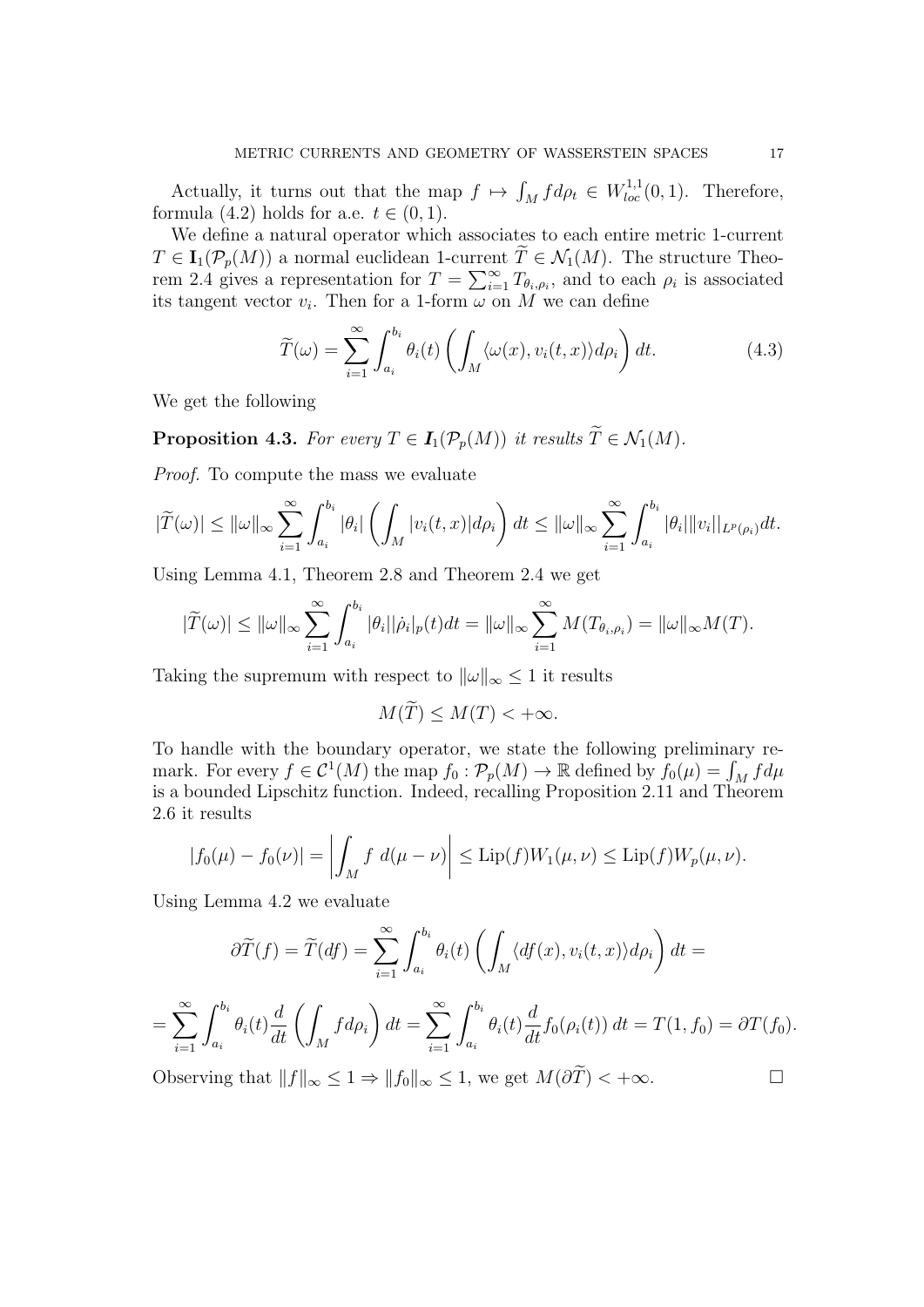If multiplicity functions  $\theta_i$ , or more generally multiplicity measures  $\mu_i$ , are associated to the curves  $\rho_i$ , we will define functions  $\theta$ <br>curves  $\rho_i$ , *y*<br> $\widetilde{T}(\omega) = \sum_{i=1}^{\infty}$ 

$$
\widetilde{T}(\omega) = \sum_{i=1}^{\infty} \int_{\mathbb{R}} \left( \int_{M} \langle \omega(x), v_i(t, x) \rangle d\rho_i \right) d\mu_i(t).
$$

We will apply a similar definition for multiplicity depending on a more parameter. It is easy to define the operator˜also for entire 0-currents, indeed if *S* is an entire 0-current then its representation is given by  $S = \sum_{i=1}^{\infty} a_i \delta_{\mu_i}$  and then we define We <sup>3</sup><br>It is<br> $0$ -cu<br> $\widetilde{S} =$  $\sum_{i=1}^{\infty} a_i \mu_i$ . definition  $\widetilde{S} = \sum_{i=1}^{\infty} a_i \mu_i$ .<br> *Remark* 4.4. We attract the attention of the reader to the fact that with the definition  $\widetilde{T}_{\rho}$  coincides with the euclidean current  $T_{\rho,v}$  involved in problem **P**.

*Remark* 4.4. We attract the attention of the reader to the fact that with this definition  $\widetilde{T}_{\rho}$  coincides with the euclidean current  $T_{\rho,v}$  involved in problem **P**.

The following theorem holds

**Theorem 4.5.** *The diagram*

$$
I_1(\mathcal{P}_p(M)) \xrightarrow{\partial} I_0(\mathcal{P}_p(M))
$$
  
\n
$$
\downarrow \qquad \qquad \downarrow
$$
  
\n
$$
\mathcal{N}_1(M) \xrightarrow{\partial} \mathcal{N}_0(M)
$$

*commutes.*

*Proof.* Take  $T \in \mathbf{I}_1(\mathcal{P}_p(M))$ ,  $T = \sum_{i=1}^{\infty} T_{\theta_i,\rho_i}$  according to Theorem 2.4. If *f* is a Lipschitz bounded function on  $\mathcal{P}_p(M)$  we have: *<i>∂<i>commutes.*<br>*Proof.* Take<br>Lipschitz boo $\partial T(f) = \sum_{n=0}^{\infty}$ 

$$
\partial T(f) = \sum_{i=1}^{\infty} \int_{a_i}^{b_i} \theta_i(t) \frac{d}{dt} f(\rho_i(t)) dt = \sum_{i=1}^{\infty} \left( [\theta_i(t) f(\rho_i(t))]_{a_i}^{b_i} - \int_{a_i}^{b_i} f(\rho_i(t)) d\theta'_i(t) \right).
$$
  
For  $f \in C^1(M)$ , passing to the  $\tilde{C}$  operator we get  

$$
\widetilde{\partial T}(f) = \sum_{i=1}^{\infty} \left( \int f d(\theta_i(b_i) - \theta_i(a_i^+) \rho_i(a_i)) - \int_{a_i}^{b_i} \left( \int f d\rho_i \right) d\theta'_i(t) \right).
$$

For  $f \in \mathcal{C}^1(M)$ , passing to the ~operator we get

$$
\widetilde{\partial T}(f) = \sum_{i=1}^{\infty} \left( \int_M f d(\theta_i(b_i^-) \rho_i(b_i) - \theta_i(a_i^+) \rho_i(a_i)) - \int_{a_i}^{b_i} \left( \int_M f d\rho_i \right) d\theta'_i(t) \right).
$$
  
On the other hand, if  $f \in C^1(M)$ , taking into account Lemma 4.2, it results  

$$
\partial \widetilde{T}(f) = \widetilde{T}(df) = \sum_{i=1}^{\infty} \int_{a_i}^{b_i} \theta_i(t) \left( \int \langle df(x), v_i(t, x) \rangle d\rho_i \right) dt =
$$

On the other hand, if  $f \in C^1(M)$ , taking into account Lemma 4.2, it results

On the other hand, if 
$$
f \in C^1(M)
$$
, taking into account Lemma 4.2, it results  
\n
$$
\partial \widetilde{T}(f) = \widetilde{T}(df) = \sum_{i=1}^{\infty} \int_{a_i}^{b_i} \theta_i(t) \left( \int_M \langle df(x), v_i(t, x) \rangle d\rho_i \right) dt =
$$
\n
$$
= \sum_{i=1}^{\infty} \int_{a_i}^{b_i} \theta_i(t) \frac{d}{dt} \left( \int_M f(x) d\rho_i \right) dt =
$$
\n
$$
= \sum_{i=1}^{\infty} \left( \int_M f d(\theta_i(b_i^-) \rho_i(b_i) - \theta_i(a_i^+) \rho_i(a_i)) - \int_{a_i}^{b_i} \left( \int_M f d\rho_i \right) d\theta'_i(t) \right) = \widetilde{\partial T}(f).
$$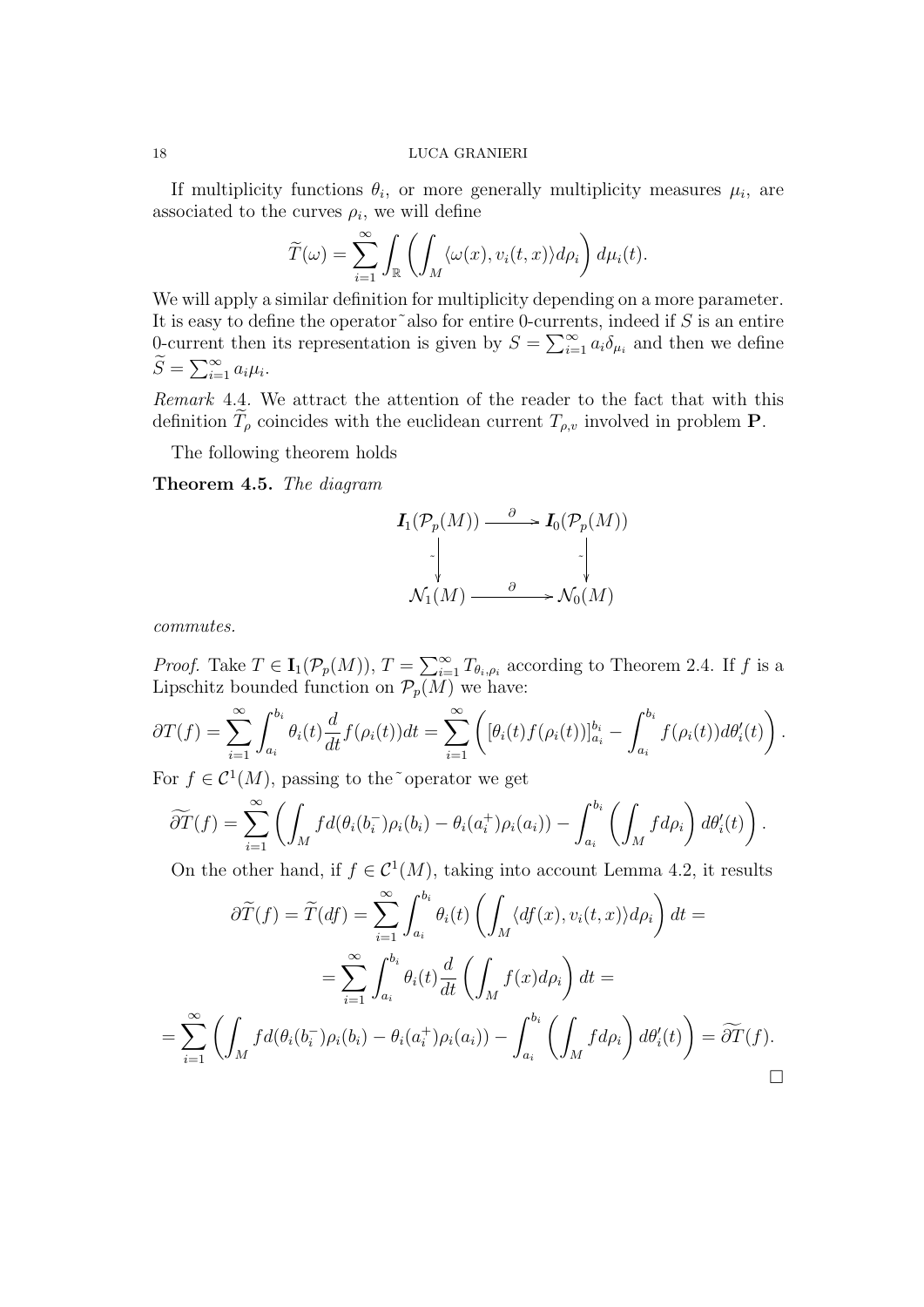A fundamental step toward the proof of our initial claim would be to answer the following question: let  $\rho$  and  $\overline{\rho}$  be two closed Lipschitz curve in  $\mathcal{P}_p(M)$  such METRIC CURRENTS AND GEOMETRY OF WASSERSTEIN SPACES 19<br> *A* fundamental step toward the proof of our initial claim would be to answer<br>
the following question: let  $\rho$  and  $\overline{\rho}$  be two closed Lipschitz curve in  $\mathcal{P}_p$ A fundamental step toward the proof of our initial clair<br>the following question: let  $\rho$  and  $\overline{\rho}$  be two closed Lipschitz<br>that  $T_{\rho}$  and  $T_{\overline{\rho}}$  lie in the same homology class of  $H_1(\mathcal{P}_p(\Lambda))$ <br>and  $\widetilde{T}_{\overline{\rho$ 

This would be accomplished by defining a suitable  $\tilde{\ }$  operator for 2-currents and showing that also the diagram

$$
\mathbf{I}_2(\mathcal{P}_p(M)) \xrightarrow{\partial} \mathbf{I}_1(\mathcal{P}_p(M))
$$

$$
\downarrow \qquad \qquad \downarrow
$$

$$
\mathcal{N}_2(M) \xrightarrow{\partial} \mathcal{N}_1(M)
$$

commutes. Unfortunately we are currently not able to prove this last fact in full generality. There are two main obstacle, one is the absence of a natural analogous of the continuity equation in higher dimensions, the other is that in the representation Theorem 2.4 for entire 2-currents it is not known if one can choose regular sets *K<sup>i</sup>* .

# 5. METRIC CURRENTS AND METRIC HOMOLOGY OF  $\mathcal{P}_p(\mathbb{T}^n)$

5.1. **The**  $\tilde{ }$  operator for 2-currents on  $\mathcal{P}_p(M)$ . As stated in the Introduction, for every Mather's minimal measure  $\mu$  in a given homology class there are minimal Eulerian representations  $(\rho, v)$ , i.e. solutions of problem **P** (see [11] and [9] for details and related results). It is natural to ask if each of them enjoys a certain intrinsic minimality, namely that it minimizes an action functional (in its entire homology class in  $H_1(\mathcal{P}_p(M))$ . In order to discuss this question, in this Section we define a  $\tilde{ }$  operator for metric 2-currents on  $\mathcal{P}_p(M)$ . In the next Sections we will focus our attention on the flat n-torus  $\mathbb{T}^n$  on which some of the program can be carried on and it is easier to show which are the obstacle in doing it in full generality. This will also help to understand the geometric structure of  $\mathcal{P}_p(M)$ . Let us recall from [3] that if  $N \in \mathbf{I}_2(\mathcal{P}_p(M))$  we have bections we will focus our attention of the flat fi-totus from which some<br>the program can be carried on and it is easier to show which are the obstat<br>in doing it in full generality. This will also help to understand the g

$$
N(f_0, f_1, f_2) = \sum_{i=0}^{+\infty} \int_{K_i} \theta_i(s, t) f_0(\varphi_i(s, t)) \det \begin{pmatrix} \partial_s f_1(\varphi_i(s, t)), & \partial_t f_1(\varphi_i(s, t)) \\ \partial_s f_2(\varphi_i(s, t)), & \partial_t f_2(\varphi_i(s, t)) \end{pmatrix} ds dt
$$
\n(5.1)

where  $\varphi_i: K_i \to \mathcal{P}_p(M)$  are bi-Lipschitz curves. To consider tangent vectors we give the following

**Definition 5.1.** We say that  $\varphi_i$  is regular if  $K_i = [a_i, b_i] \times [c_i, d_i]$  is a rec*tangle of*  $\mathbb{R}^2$  *and the tangent vectors*  $v_1(x, s, t)$ *,*  $v_2(x, s, t)$ *, obtained by Theorem* 2.8 fixing respectively the third and the second variable of  $\varphi_i$ , are well defined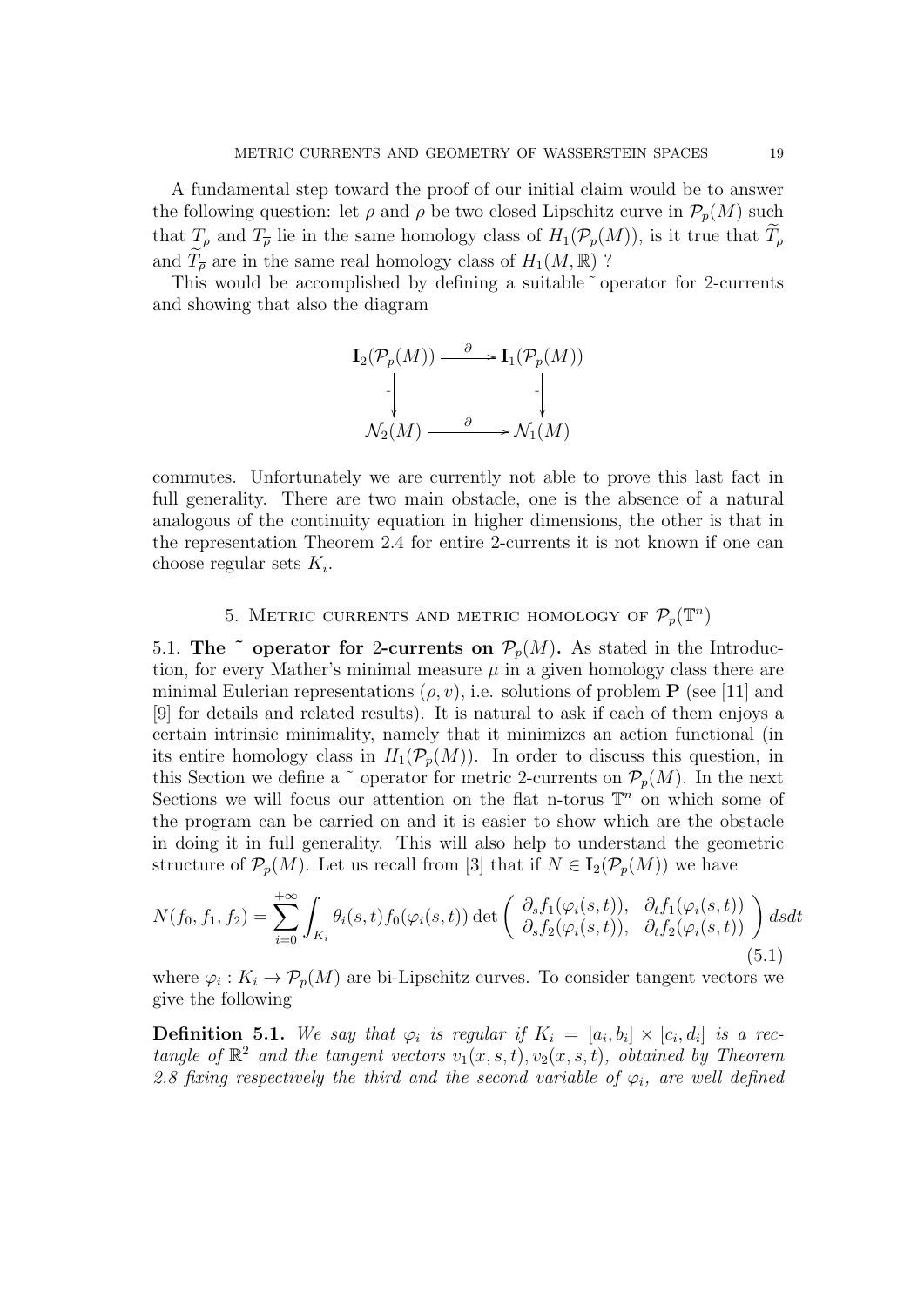$N \in I_2^{reg}$  $_{2}^{reg}(\mathcal{P}_{p}(M)).$ 

For  $N \in \mathbf{I}_2^{reg}$  $C_2^{reg}(\mathcal{P}_p(M))$  we can formally define

*Borel vector fields. If the curves* 
$$
\varphi_i
$$
 *in* (5.1) *are regular for every i we say that*  
\n $N \in \mathbf{I}_2^{reg}(\mathcal{P}_p(M))$ .  
\nFor  $N \in \mathbf{I}_2^{reg}(\mathcal{P}_p(M))$  we can formally define  
\n
$$
\tilde{N}(d\omega) := \sum_{i=0}^{+\infty} \int_{K_i} \theta_i(s,t) \left[ \frac{\partial}{\partial t} \int_M \langle \omega, v_1 \rangle d\varphi_i(s,t) - \frac{\partial}{\partial s} \int_M \langle \omega, v_2 \rangle d\varphi_i(s,t) \right] ds dt.
$$
\n(5.2)

Observe that the right hand side of (5.2) formally correspond to a closed 1 current. Indeed, for every  $f \in C^1(M)$ , by Lemma 4.2 it results

$$
\frac{\partial}{\partial t} \int_{K_i} \left\{ \int_{M}^{t} \int_{M}^{t} ds \right\} \frac{\partial}{\partial s} \int_{M}^{t} ds \int_{M}^{t} ds \int_{M}^{t} ds \int_{M}^{t} ds \int_{M}^{t} ds \int_{M}^{t} ds \int_{M}^{t} ds \int_{M}^{t} ds \int_{M}^{t} ds \int_{M}^{t} ds \int_{M}^{t} ds \int_{M}^{t} ds \int_{M}^{t} ds \int_{M}^{t} ds \int_{M}^{t} ds \int_{M}^{t} ds \int_{M}^{t} ds \int_{M}^{t} ds \int_{M}^{t} ds \int_{M}^{t} ds \int_{M}^{t} ds \int_{M}^{t} ds \int_{M}^{t} ds \int_{M}^{t} ds \int_{M}^{t} ds \int_{M}^{t} ds \int_{M}^{t} ds \int_{M}^{t} ds \int_{M}^{t} ds \int_{M}^{t} ds \int_{M}^{t} ds \int_{M}^{t} ds \int_{M}^{t} ds \int_{M}^{t} ds \int_{M}^{t} ds \int_{M}^{t} ds \int_{M}^{t} ds \int_{M}^{t} ds \int_{M}^{t} ds \int_{M}^{t} ds \int_{M}^{t} ds \int_{M}^{t} ds \int_{M}^{t} ds \int_{M}^{t} ds \int_{M}^{t} ds \int_{M}^{t} ds \int_{M}^{t} ds \int_{M}^{t} ds \int_{M}^{t} ds \int_{M}^{t} ds \int_{M}^{t} ds \int_{M}^{t} ds \int_{M}^{t} ds \int_{M}^{t} ds \int_{M}^{t} ds \int_{M}^{t} ds \int_{M}^{t} ds \int_{M}^{t} ds \int_{M}^{t} ds \int_{M}^{t} ds \int_{M}^{t} ds \int_{M}^{t} ds \int_{M}^{t} ds \int_{M}^{t} ds \int_{M}^{t} ds \int_{M}^{t} ds \int_{M}^{t} ds \int_{M}^{t} ds \int_{M}^{t} ds \int_{M}^{t} ds \int_{M}^{t} ds \int_{M}^{t} ds \int_{M}^{t} ds \int_{M}^{t} ds \int_{M}^{t} ds \int_{M}^{t} ds \int_{M}^{t} ds \int_{M}^{t} ds \int_{M}^{t} ds
$$

in the sense of distribution. To relate  $N \in \mathbf{I}_2^{reg}$  $C_2^{reg}(\mathcal{P}_p(M))$  to a well defined euclidean current  $\tilde{N}$ , we need some more regularity of the curves  $\varphi_i$ . Therefore, for  $\varepsilon > 0$  and denoting for simplicity  $u := (s, t)$ , we consider the following convolution approximation of a Lipschitz curve  $\varphi : \mathbb{R}^2 \to \mathcal{P}_p(M)$ (*u*) increased so<br>the form of  $(u) = 0$  $\frac{1}{2}$  for simplicity

$$
\varphi^{\varepsilon}(u) = \int_{\mathbb{R}^{2}} \rho_{\varepsilon}(u - v)\varphi(v) dv \in \mathcal{P}(M),
$$
  

$$
\langle E_{i}^{\varepsilon}(u), \omega \rangle = \int_{\mathbb{R}^{2}} \rho_{\varepsilon}(u - v) \left( \int_{M} \langle \omega, v_{i} \rangle d\varphi(v) \right) dv \quad i = 1, 2
$$

where  $\rho_{\varepsilon}$  is a standard convolution kernel. Observing that

$$
\langle E_i^{\varepsilon}(u), \omega \rangle = \int_{\mathbb{R}^2} \left( \int_M \rho_{\varepsilon}(u-v) \langle \omega, v_i \rangle d\varphi(v) \right) dv = \int_M \langle \omega, v_i \rangle d\varphi^{\varepsilon}(u),
$$

it follows that the tangent vectors correspondent to  $\varphi^{\varepsilon}$  are  $v_i$ ,  $i = 1, 2$ , as well. We have the following

**Lemma 5.2.** *Under the previous assumptions we have*

- (1)  $\lim_{\varepsilon \to 0^+} \varphi^{\varepsilon} = \varphi$  *uniformly with respect to the Wasserstein metric,*
- (2) The functions  $\varphi^{\varepsilon}$  are equi-Lipschitz,
- (3)  $E_1^{\varepsilon}$  *and*  $E_2^{\varepsilon}$  *solves the continuity equations*

$$
\partial_s \varphi^{\varepsilon} + \nabla \cdot E_1^{\varepsilon} = 0, \quad \partial_t \varphi^{\varepsilon} + \nabla \cdot E_2^{\varepsilon} = 0,
$$

(4)  $\lim_{u \to \bar{u}} E_i^{\varepsilon}(u) = E_i^{\varepsilon}(\bar{u})$  *weakly for*  $i = 1, 2$ *.* 

*Proof.* 1) We use Kantorovich duality. If  $p = 1$  consider  $f \in Lip_1(M)$ . We evaluate  $\lim_{u \to \bar{u}} E_i^{\varepsilon}(u) = E_i^{\varepsilon}(\bar{u})$  weakly for *i*<br>
1) We use Kantorovich duality. I<br>  $\int f d(\varphi^{\varepsilon}(u) - \varphi(u)) = \int f d$ *p*<sub>ε</sub>(*u* − *v*)[ $\varphi$ (*v*) −  $\varphi$ (*u*)]*dv*) *not*. 1) We use Kantorovich duality. If  $p =$ 

*Proof.* I) We use Kantorovich duality. If 
$$
p = 1
$$
 consider  $f \in \text{Lip}_1(M)$ . We  
evaluate  

$$
\int_M f d(\varphi^{\varepsilon}(u) - \varphi(u)) = \int_M f d\left(\int_{\mathbb{R}^2} \rho_{\varepsilon}(u - v)[\varphi(v) - \varphi(u)]dv\right) =
$$

$$
= \int_{\mathbb{R}^2} \left(\rho_{\varepsilon}(u - v) \int_M f d(\varphi(v) - \varphi(u))\right) dv \leq \int_{\mathbb{R}^2} \rho_{\varepsilon}(u - v) W_1(\varphi(v), \varphi(u)) dv \leq
$$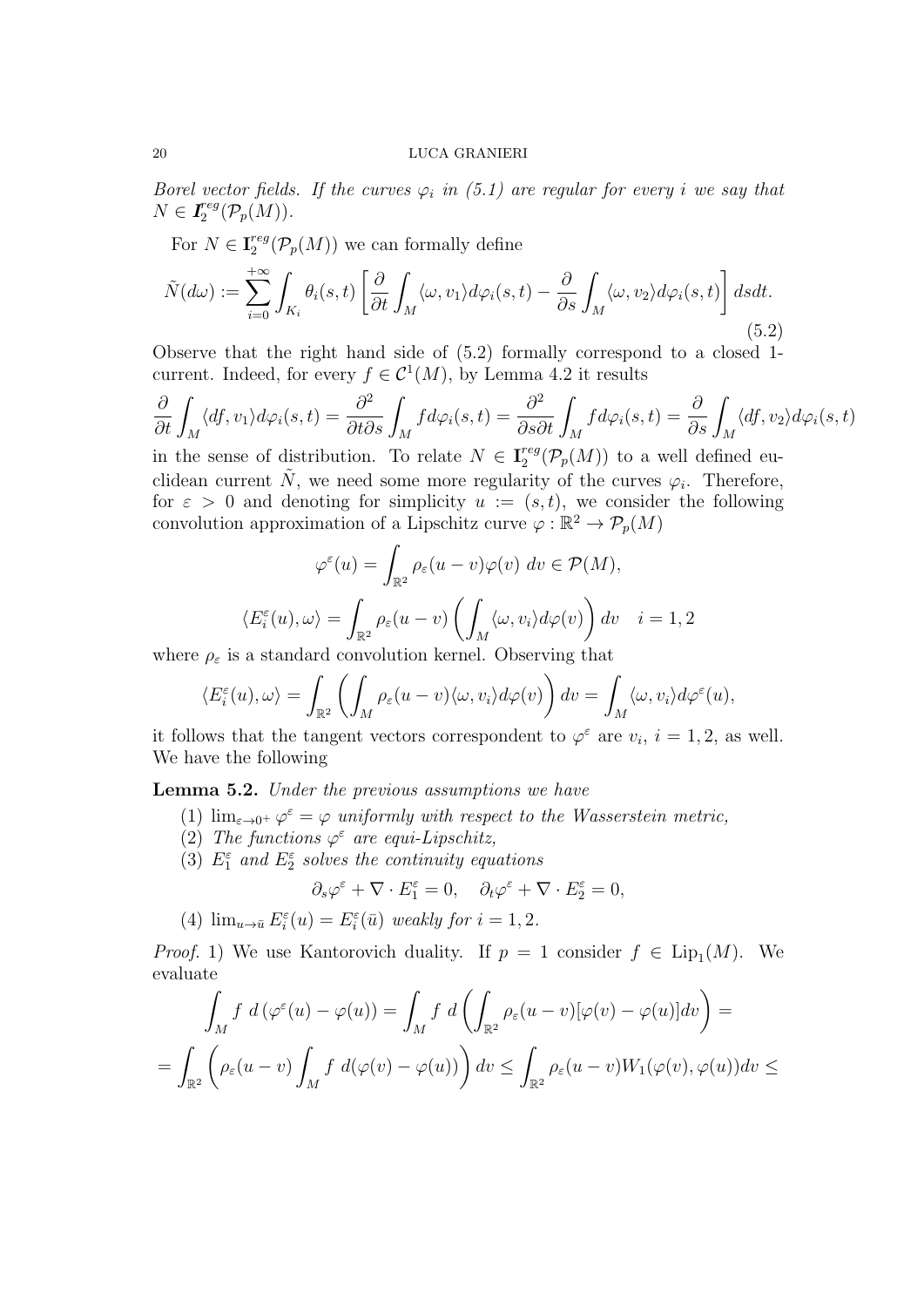$$
\leq \mathrm{Lip}(\varphi) \int_{\mathbb{R}^2} \rho_{\varepsilon}(u-v) \|u-v\| dv \leq \mathrm{Lip}(\varphi)\varepsilon.
$$

Taking the supremum with respect to  $f \in \text{Lip}_1(M)$  the claim follows. If  $p > 1$ , take a couple  $(f, g) \in L^1(\varphi^{\varepsilon}(u)) \times L^1(\varphi(u))$  such that  $f(x) + g(y) \leq d(x, y)^p$  for every  $(x, y) \in M$ . Then we compute (*u*) +  $\int_{\mathbb{R}^2}$ <br>
(*u*) =  $L^1(\varphi^{\varepsilon}(u)) \times L^1(\varphi)$ <br>
(*u*) +  $\int g \ d\varphi(u) = 0$ 

every 
$$
(x, y) \in M
$$
. Then we compute  
\n
$$
\int_M f \, d\varphi^{\varepsilon}(u) + \int_M g \, d\varphi(u) = \int_{\mathbb{R}^2} \rho_{\varepsilon}(u - v) \left( \int_M f \, d\varphi(v) \right) dv +
$$
\n
$$
\int_{\mathbb{R}^2} \rho_{\varepsilon}(u - v) \left( \int_M g \, d\varphi(u) \right) dv = \int_{\mathbb{R}^2} \rho_{\varepsilon}(u - v) \left( \int_M f \, d\varphi(v) + \int_M g \, d\varphi(u) \right) dv \le
$$
\n
$$
\leq \int_{\mathbb{R}^2} \rho_{\varepsilon}(u - v) W_p(\varphi(v), \varphi(u)) dv \leq \text{Lip}(\varphi) \int_{\mathbb{R}^2} \rho_{\varepsilon}(u - v) ||u - v|| dv \leq \text{Lip}(\varphi) \varepsilon.
$$
\nTaking the supremum with respect to  $(f, g)$  the claim follows.  
\n2) For  $p = 1$  let  $f \in \text{Lip}_1(M)$ . We compute\n
$$
\int f d(\varphi^{\varepsilon}(u) - \varphi^{\varepsilon}(\bar{u})) = \int \rho_{\varepsilon}(v) \left( \int f d(\varphi(u - v) - \varphi(\bar{u} - v)) \right) dv \leq
$$

Taking the supremum with respect to  $(f, g)$  the claim follows.

2) For  $p = 1$  let  $f \in \text{Lip}_1(M)$ . We compute

$$
\int_M f d(\varphi^{\varepsilon}(u) - \varphi^{\varepsilon}(\bar{u})) = \int_{\mathbb{R}^2} \rho_{\varepsilon}(v) \left( \int_M f d(\varphi(u-v) - \varphi(\bar{u}-v)) \right) dv \le
$$
  

$$
\le W_1(\varphi(u-v), \varphi(\bar{u}-v)) \le \text{Lip}(\varphi) ||u - \bar{u} ||.
$$

Taking the supremum with respect to  $f \in \text{Lip}_1(M)$  we obtain

$$
W_1(\varphi^{\varepsilon}(u), \varphi^{\varepsilon}(\bar{u})) \le \mathrm{Lip}(\varphi) \|u - \bar{u}\|.
$$

A similar argument works for *p >* 1.

3)  $\partial_s \varphi^\varepsilon + \nabla \cdot E_1^\varepsilon = \int_{\mathbb{R}^2} \rho_\varepsilon(u-v) \left( \partial_s \varphi + \nabla \cdot (v_1 \varphi) \right) dv = 0$  since  $(\varphi, v_1)$  solves the continuity equation with respect to the *s* variable. The same argument works for the other equation as well.

4) For every 1-form  $\omega$  we have

$$
\langle E_i^{\varepsilon}(u) - E_i^{\varepsilon}(\bar{u}), \omega \rangle = \int_{\mathbb{R}^2} \rho_{\varepsilon}(u-v) \left( \int_M \langle \omega, v_i \rangle d\varphi(v) \right) dv - \int_{\mathbb{R}^2} \rho_{\varepsilon}(\bar{u}-v) \left( \int_M \langle \omega, v_i \rangle d\varphi(v) \right) dv =
$$
  
= 
$$
\int_{\mathbb{R}^2} \left( \int_M \langle \omega, v_i \rangle d\varphi(v) \right) [\rho_{\varepsilon}(u-v) - \rho_{\varepsilon}(\bar{u}-v)] dv.
$$

Therefore, by Theorem 2.8 we estimate

$$
\left| \langle E_i^{\varepsilon}(u) - E_i^{\varepsilon}(\bar{u}), \omega \rangle \right| \le ||\omega||_{\infty} \int_{\mathbb{R}^2} |\partial_i \varphi|_p \, |\rho_{\varepsilon}(u - v) - \rho_{\varepsilon}(\bar{u} - v)| dv \le
$$
  

$$
\le C_1 \text{Lip}(\varphi) ||\omega||_{\infty} \frac{1}{\varepsilon^3} \int_{B(u,\varepsilon) \cup B(\bar{u},\varepsilon)} ||u - \bar{u}|| dv \le \frac{C_2}{\varepsilon} ||u - \bar{u}||.
$$

 $\Box$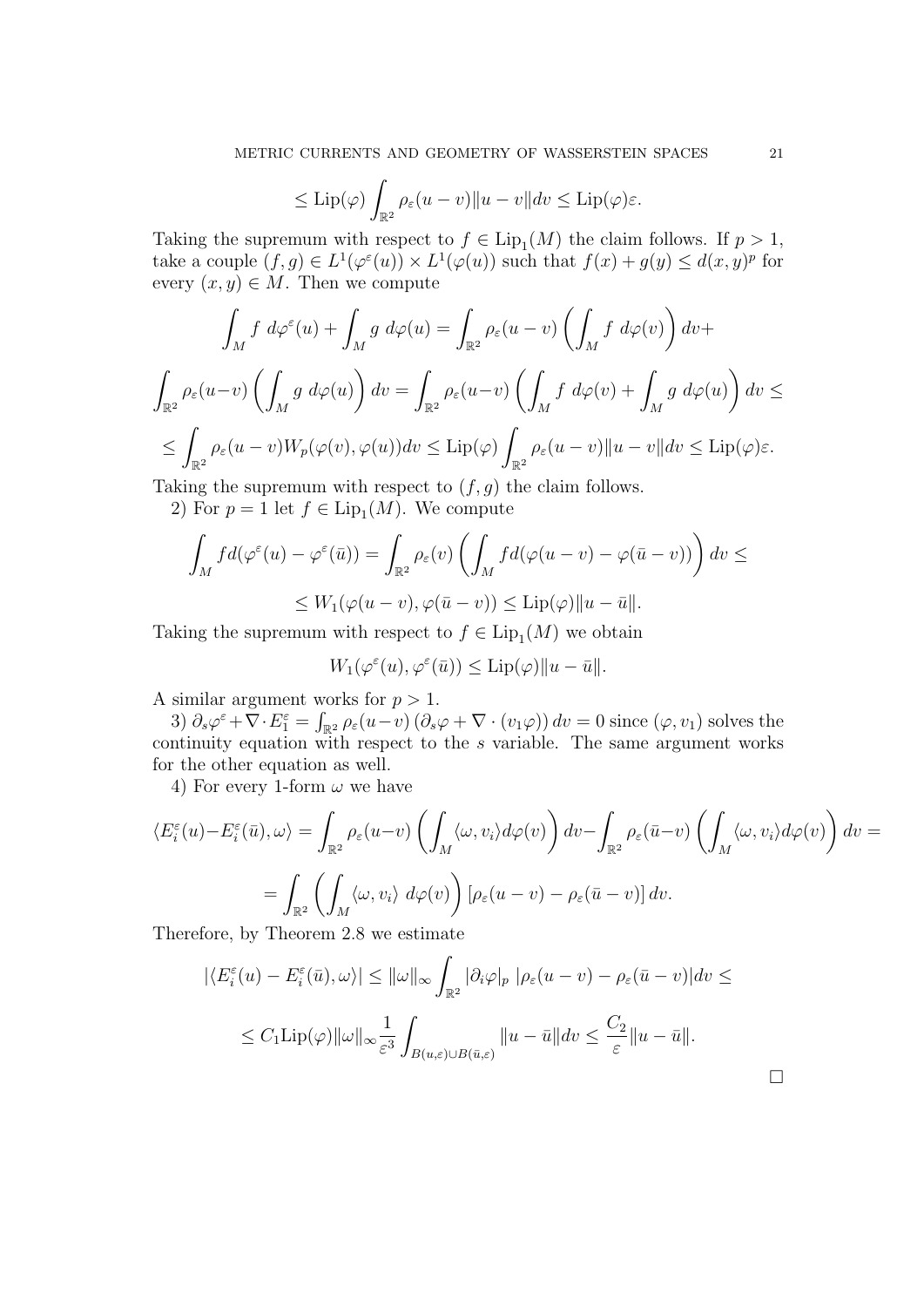In particular, the last computation of the above proof shows that the function  $\langle E_i^{\varepsilon}(u), \omega \rangle$  is Lipschitz with respect to the *u* variable and then the formula (5.2) for  $\varphi_i^{\varepsilon}$  in place of  $\varphi_i$  is well defined. Therefore, for  $N \in \mathbf{I}_2^{reg}$  $i_2^{reg}(\mathcal{P}_p(M))$  we define In particular, the last computation of the above proof show  $\langle E_i^{\varepsilon}(u), \omega \rangle$  is Lipschitz with respect to the *u* variable and the for  $\varphi_i^{\varepsilon}$  in place of  $\varphi_i$  is well defined. Therefore, for  $N \in \mathbf{I}_2^{reg}$  *(*∫[]

$$
\tilde{N}(d\omega) := \sum_{i=0}^{+\infty} \lim_{\varepsilon \to 0^+} \int_{K_i} \theta_i(s,t) \left[ \frac{\partial}{\partial t} \int_M \langle \omega, v_{1,i} \rangle d\varphi_i^{\varepsilon}(s,t) - \frac{\partial}{\partial s} \int_M \langle \omega, v_{2,i} \rangle d\varphi_i^{\varepsilon}(s,t) \right] ds dt,
$$
\n(5.3)

where  $v_{k,i}$ ,  $k = 1, 2$ , are the tangent vectors associated to the curves  $\varphi_i^{\varepsilon}$ . By using Lemma 5.2, and the well known weak*∗* continuity properties of determinants in the Sobolev space  $W^{1,\infty}$  (see for instance [12]), we have *s* (0.3)<br> *N*(*f*<sub>0</sub>*, f*<sub>*i*</sub>, *k* = 1, 2, are the tangent vectors associated to the curves  $\varphi_i^{\varepsilon}$ . By using<br> *E*erminants in<br>
the Sobolev space  $W^{1,\infty}$  (see for instance [12]), we have<br>  $\partial N(f_0, f_1) = N(1, f_0, f_1$ pace  $W^{1,0}$ 

the Sobolev space 
$$
W^{1,\infty}
$$
 (see for instance [12]), we have  
\n
$$
\partial N(f_0, f_1) = N(1, f_0, f_1) = \sum_{i=0}^{+\infty} \int_{K_i} \theta_i(s, t) \det \begin{pmatrix} \partial_s f_0(\varphi_i(s, t)), & \partial_t f_0(\varphi_i(s, t)) \\ \partial_s f_1(\varphi_i(s, t)), & \partial_t f_1(\varphi_i(s, t)) \end{pmatrix} ds dt =
$$
\n
$$
= \sum_{i=0}^{+\infty} \lim_{\varepsilon \to 0^+} \int_{K_i} \theta_i(s, t) \det \begin{pmatrix} \partial_s f_0(\varphi_i^{\varepsilon}(s, t)), & \partial_t f_0(\varphi_i^{\varepsilon}(s, t)) \\ \partial_s f_1(\varphi_i^{\varepsilon}(s, t)), & \partial_t f_1(\varphi_i^{\varepsilon}(s, t)) \end{pmatrix} ds dt.
$$
\n(5.4)

Since we are dealing with normal currents it results  $\theta_i \in BV(K_i)$  while, by convolution approximation, we may assume that the compositions  $f_k(\varphi_i^{\varepsilon}(s,t))$ are  $\mathcal{C}^2$  functions. Integrating by parts the *i*-terms of the above expression we obtain ∫∫∫

$$
\int_{K_i} \theta_i(s,t) \left[ \partial_s f_0(\varphi_i^{\varepsilon}(s,t)) \partial_t f_1(\varphi_i^{\varepsilon}(s,t)) - \partial_t f_0(\varphi_i^{\varepsilon}(s,t)) \partial_s f_1(\varphi_i^{\varepsilon}(s,t)) \right] ds dt =
$$
\n
$$
= \int_{c_i}^{d_i} \left[ \theta_i f_0 \partial_t f_1 \right]_{s=a_i}^{s=b_i} dt - \int_{a_i}^{b_i} \left[ \theta_i f_0 \partial_s f_1 \right]_{t=c_i}^{s=d_i} ds - \int_{K_i} f_0 d \left[ \partial_s (\theta_i \partial_t f_1) - \partial_t (\theta_i \partial_s f_1) \right] (s,t) =
$$
\n
$$
= \int_{c_i}^{d_i} \left[ \theta_i f_0 \partial_t f_1 \right]_{s=a_i}^{s=b_i} dt - \int_{a_i}^{b_i} \left[ \theta_i f_0 \partial_s f_1 \right]_{t=c_i}^{s=d_i} ds + \int_{K_i} f_0 \partial_s f_1 \partial_t \theta_i(s,t) - \int_{K_i} f_0 \partial_t f_1 \partial_s \theta_i(s,t).
$$
\n
$$
\text{Passing to the } ^\circ \text{operator for the 1-currents in (5.5) we have}
$$
\n
$$
\widetilde{\partial N}(\omega) = \sum_{i=0}^{+\infty} \left[ \int_{c_i}^{d_i} \left[ \theta_i \int_M \langle \omega, v_{2,i} \rangle d\varphi_i \right]_{s=a_i}^{s=b_i} dt - \int_{a_i}^{b_i} \left[ \theta_i \int_M \langle \omega, v_{1,i} \rangle d\varphi_i \right]_{t=c_i}^{t=d_i} ds +
$$
\n
$$
(5.5)
$$

Passing to the  $\degree$  operator for the 1-currents in  $(5.5)$  we have g to the operator for the 1-currents in  $(5.5)$  we have

$$
\widetilde{\partial N}(\omega) = \sum_{i=0}^{+\infty} \left[ \int_{c_i}^{d_i} \left[ \theta_i \int_M \langle \omega, v_{2,i} \rangle d\varphi_i \right]_{s=a_i}^{s=b_i} dt - \int_{a_i}^{b_i} \left[ \theta_i \int_M \langle \omega, v_{1,i} \rangle d\varphi_i \right]_{t=c_i}^{t=d_i} ds + \right.
$$
\n
$$
+ \int_{K_i} \left( \int_M \langle \omega, v_{1,i} \rangle d\varphi_i \right) \partial_t \theta_i(s, t) - \int_{K_i} \left( \int_M \langle \omega, v_{2,i} \rangle d\varphi_i \right) \partial_s \theta_i(s, t) \right]. \tag{5.6}
$$
\nOn the other hand, integrating by parts in (5.3) we get\n
$$
\widetilde{N}(d\omega) = \sum_{i=0}^{+\infty} \lim_{\varepsilon \to 0^+} \int_{K_i} \theta_i(s, t) \left[ \frac{\partial}{\partial t} \int_M \langle \omega, v_{1,i} \rangle d\varphi_i^{\varepsilon}(s, t) - \frac{\partial}{\partial s} \int_M \langle \omega, v_{2,i} \rangle d\varphi_i^{\varepsilon}(s, t) \right] dt
$$

On the other hand, integrating by parts in (5.3) we get

$$
\tilde{N}(d\omega) = \sum_{i=0}^{+\infty} \lim_{\varepsilon \to 0^+} \int_{K_i} \theta_i(s,t) \left[ \frac{\partial}{\partial t} \int_M \langle \omega, v_{1,i} \rangle d\varphi_i^{\varepsilon}(s,t) - \frac{\partial}{\partial s} \int_M \langle \omega, v_{2,i} \rangle d\varphi_i^{\varepsilon}(s,t) \right] ds dt =
$$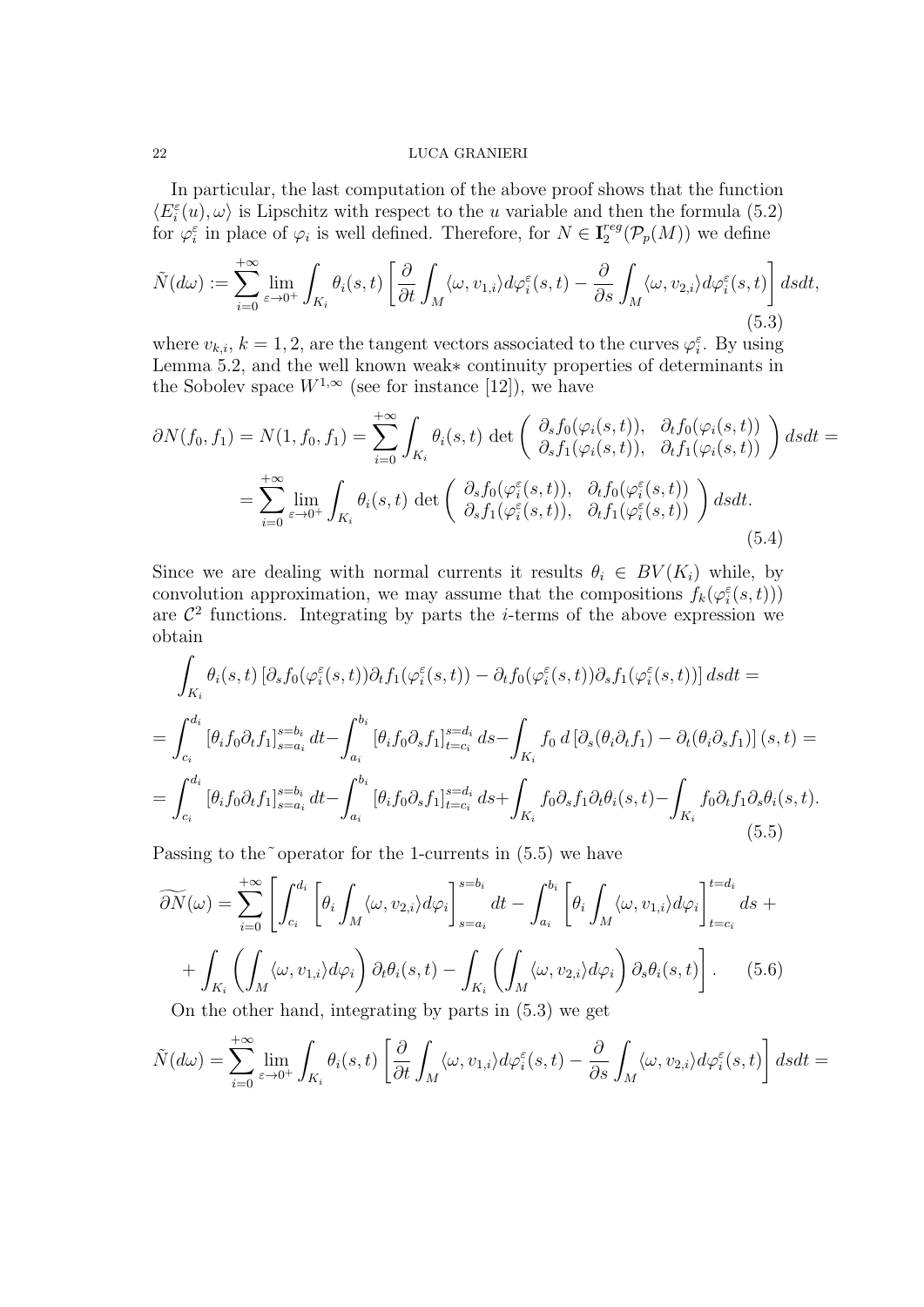METRIC CURRENTS AND GEOMETRY OF WASSERSTEIN SPACES 23

$$
= \sum_{i=0}^{+\infty} \lim_{\varepsilon \to 0^+} \left[ \int_{c_i}^{d_i} \left[ \theta_i \int_M \langle \omega, v_{2,i} \rangle d\varphi_i^{\varepsilon} \right]_{s=a_i}^{s=b_i} dt - \int_{a_i}^{b_i} \left[ \theta_i \int_M \langle \omega, v_{1,i} \rangle d\varphi_i^{\varepsilon} \right]_{t=c_i}^{t=d_i} ds + \right.
$$
  
+ 
$$
\int_{K_i} \left( \int_M \langle \omega, v_{1,i} \rangle d\varphi_i^{\varepsilon} \right) \partial_t \theta_i(s, t) - \int_{K_i} \left( \int_M \langle \omega, v_{2,i} \rangle d\varphi_i^{\varepsilon} \right) \partial_s \theta_i(s, t) \right].
$$

By standard properties of convolution kernels and since  $\varphi_i^{\varepsilon}$  are equi-Lipschitz, passing to the limit as  $\varepsilon \to 0^+$  under the integral sign, it follows  $\begin{aligned} \n\begin{array}{c}\n\text{ }\tau \int_{K_i} \n\end{array} \n\end{aligned}$ <br>By standard passing to the<br> $\widetilde{N}(d\omega) = \sum_{i=1}^{+\infty}$ g to the limit as  $\varepsilon \to 0^+$  under the integral sign, it fol

$$
+\int_{K_{i}}\left(\int_{M}\langle\omega,v_{1,i}\rangle d\varphi_{i}^{\varepsilon}\right)\partial_{t}\theta_{i}(s,t)-\int_{K_{i}}\left(\int_{M}\langle\omega,v_{2,i}\rangle d\varphi_{i}^{\varepsilon}\right)\partial_{s}\theta_{i}(s,t)\right].
$$
  
By standard properties of convolution kernels and since  $\varphi_{i}^{\varepsilon}$  are equi-Lipschitz,  
passing to the limit as  $\varepsilon \to 0^{+}$  under the integral sign, it follows  

$$
\widetilde{N}(d\omega) = \sum_{i=0}^{+\infty}\left[\int_{c_{i}}^{d_{i}}\left[\theta_{i}\int_{M}\langle\omega,v_{2,i}\rangle d\varphi_{i}\right]_{s=a_{i}}^{s=b_{i}}dt-\int_{a_{i}}^{b_{i}}\left[\theta_{i}\int_{M}\langle\omega,v_{1,i}\rangle d\varphi_{i}\right]_{t=c_{i}}^{t=d_{i}}ds+\right.
$$

$$
+\int_{K_{i}}\left(\int_{M}\langle\omega,v_{1,i}\rangle d\varphi_{i}\right)\partial_{t}\theta_{i}(s,t)-\int_{K_{i}}\left(\int_{M}\langle\omega,v_{2,i}\rangle d\varphi_{i}\right)\partial_{s}\theta_{i}(s,t)\right].
$$
(5.7)

Hence, by inspection of (5.6) and (5.7) we get  $N(d\omega) = \partial N(\omega)$ . In such a way, if  $T - S = \partial N$  in  $P_p(M)$ , passing to the vertical overall obtain  $J_{K_i}$   $\langle J_M \rangle^{\langle K_i, K_j \rangle}$ <br> *T*(*s*) and (5.7) we get  $\widetilde{N}(d\omega)$  = <br> *T*( $\omega$ ) –  $\widetilde{S}(\omega) = \widetilde{\partial N}(\omega) = \widetilde{N}(d\omega)$ 

$$
\widetilde{T}(\omega) - \widetilde{S}(\omega) = \widetilde{\partial N}(\omega) = \widetilde{N}(d\omega)
$$

for every 1-form  $\omega$ . Therefore, to conclude that two homologous metric 1-currents on  $P_p(M)$  are in fact homologous as euclidean currents one need just to prove that the right hand side of (5.3) vanish along closed 1-forms.

5.2. **Metric homology of**  $\mathcal{P}_p(\mathbb{T}^n)$ . On the flat torus  $\mathbb{T}^n$  the above question has some answers, while for a general manifold it seems that a better knowledge of the geometry of  $\mathcal{P}_p(M)$  would be useful. Indeed, it is known that the homology  $H_1(\mathbb{T}^n,\mathbb{R})$  and the cohomology  $H^1(\mathbb{T}^n,\mathbb{R})$  are *n*-dimensional vector spaces. Moreover, the cohomology on  $\mathbb{T}^n$  is generated by the classes  $[dx_1]$ ,  $[dx_2]$ , ...,  $[dx_n]$ . In other words, for every closed 1-forms  $\omega$  on  $\mathbb{T}^n$  there exists  $P \in \mathbb{R}^N$  and  $f \in C^1(\mathbb{T}^n)$  such that  $\omega = P + df$ . For details we refer for instance to [14, 23]. Therefore, the right hand side of  $(5.3)$  vanish along closed 1-forms  $\omega$  if, as a vector of  $\mathbb{R}^N$ , it results *∂y* = *P* + *df*. For details  $\omega$  on<br>and side of (5.3) vanish<br>*s*<br>*∂t*  $\int_{\mathbb{T}^n} v_1 d\varphi_i^{\varepsilon}(s,t) - \frac{\partial}{\partial s}$ 

$$
\sum_{i=0}^{+\infty} \lim_{\varepsilon \to 0^+} \int_{K_i} \theta_i(s,t) \left( \frac{\partial}{\partial t} \int_{\mathbb{T}^n} v_1 \, d\varphi_i^{\varepsilon}(s,t) - \frac{\partial}{\partial s} \int_{\mathbb{T}^n} v_2 \, d\varphi_i^{\varepsilon}(s,t) \right) ds \, dt = 0. \tag{5.8}
$$

Indeed, since every closed form is represented by  $P + df$ , it suffices to check that the right hand side of (5.3) evaluated on *df* is equal to zero. For if, by Lemma 4.2 it results *os d*,  $\int_{\mathbb{T}^n}$  *os d*,  $\int_{\mathbb{T}^n}$  *cosed* form is represented by denote the of (5.3) evaluated on *df* is  $\frac{\partial}{\partial t} \int_{\mathbb{T}^n} \langle df, v_1 \rangle d\varphi_i^{\varepsilon}(s, t) - \frac{\partial}{\partial s} \int_{\mathbb{T}^n}$  $\frac{1}{2}$ ( $\frac{1}{2}$ ,  $\frac{1}{2}$ ) overtured on  $\frac{1}{2}$  is equal to zero.

$$
\int_{K_i} \theta_i(s,t) \left( \frac{\partial}{\partial t} \int_{\mathbb{T}^n} \langle df, v_1 \rangle \, d\varphi_i^{\varepsilon}(s,t) - \frac{\partial}{\partial s} \int_{\mathbb{T}^n} \langle df, v_2 \rangle \, d\varphi_i^{\varepsilon}(s,t) \right) ds \, dt =
$$
\n
$$
= \int_{K_i} \theta_i(s,t) \left( \frac{\partial^2}{\partial t \partial s} \int_{\mathbb{T}^n} f d\varphi_i^{\varepsilon} - \frac{\partial^2}{\partial s \partial t} \int_{\mathbb{T}^n} f d\varphi_i^{\varepsilon} \right) ds \, dt
$$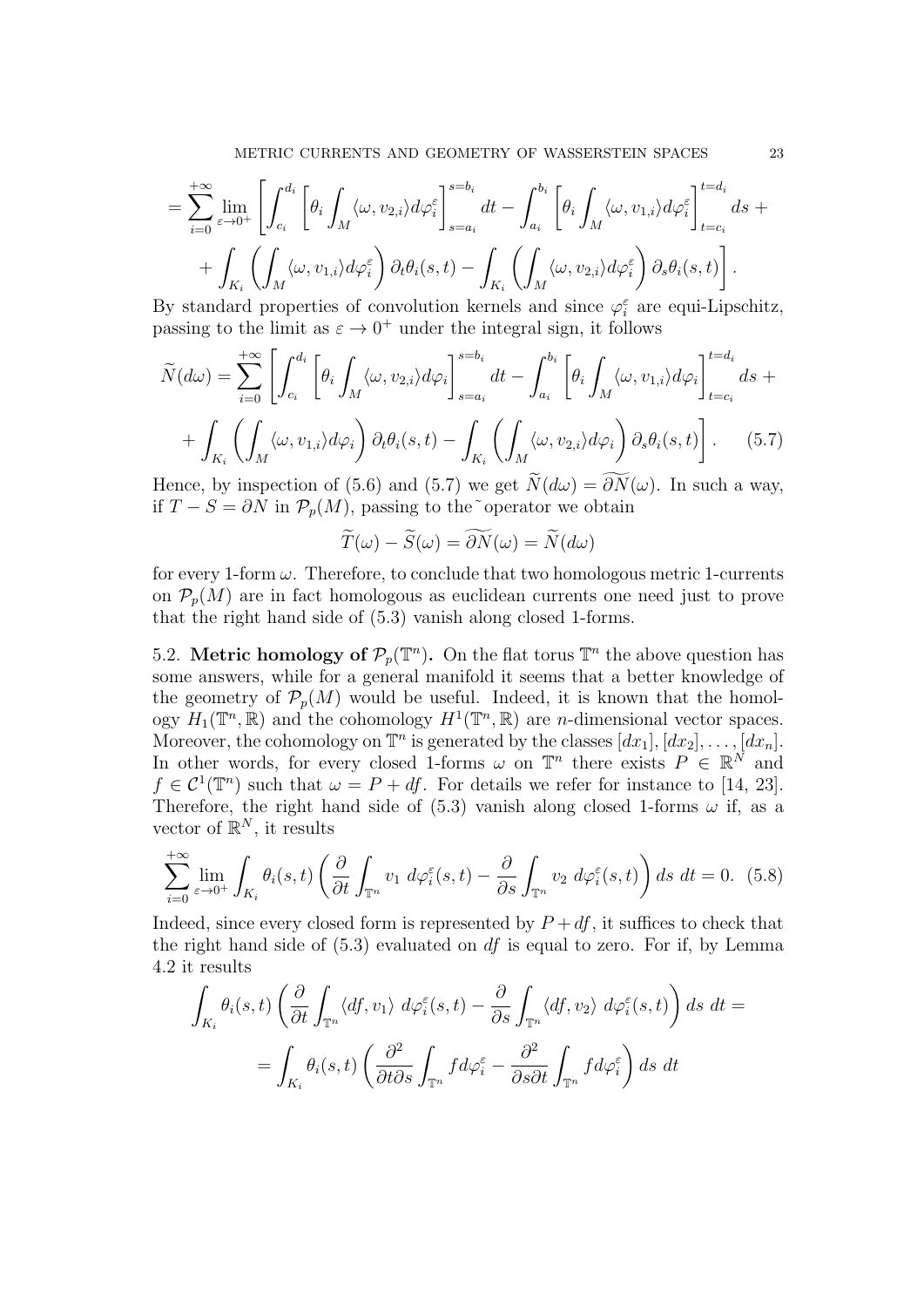Denoting by  $g(s,t) = \int_{\mathbb{T}^n} f d\varphi_i^{\varepsilon}$ , approximating *g* by  $g_n = \rho_n * g$ , where  $\rho_n$  are standard convolution kernels, the above integral is equal to

$$
\int_{K_i} \theta_i(s,t) \left( \frac{\partial^2}{\partial t \partial s} g(s,t) - \frac{\partial^2}{\partial s \partial t} g(s,t) \right) ds dt =
$$
\n
$$
= \lim_{n \to +\infty} \int_{K_i} \theta_i(s,t) \left( \frac{\partial^2}{\partial t \partial s} g_n(s,t) - \frac{\partial^2}{\partial s \partial t} g_n(s,t) \right) ds dt = 0.
$$

Hence we get the following

**Definition 5.3.** *We say that*  $N \in I_2^{\text{reg}}$  $\int_2^{\mathbf{reg}}(\mathcal{P}_p(\mathbb{T}^n))$  if  $N$  is a regular metric  $2\text{-}current$ and the bi-Lipschitz curves  $\varphi_i$  of its parametric representation satisfy the com*patibility condition (5.8). Moreover we say that*  $S, T \in I_1^c$  $f_1^c(\mathbb{T}^n)$  are homologous *on*  $\mathcal{P}_p(\mathbb{T}^n)$  *if there exists*  $N \in \mathbf{I}_2^{\text{reg}}$  $\int_2^{\text{reg}} (\mathcal{P}_p(\mathbb{T}^n)) \text{ such that } S - T = \partial N.$ 

The above definition makes sense since on the flat torus we can recover the homology classes by homotopy. Actually we have the following

**Lemma 5.4.** *Let*  $\gamma, \eta : [0, 1] \to \mathbb{T}^n$  *be two smooth closed curve in*  $\mathbb{T}^n$ *. Then the metric closed* 1-*current*  $T_{\rho}$  *and*  $T_{\sigma}$ *, where*  $\rho_t = \delta_{\gamma(t)}$ *,*  $\sigma_t = \delta_{\eta(t)}$ *, are homologous on*  $\mathcal{P}_p(\mathbb{T}^n)$  *if and only if*  $\gamma$  *and*  $\eta$  *are smooth homologous curves on*  $\mathbb{T}^n$ *.* 

*Proof.* Fix  $x_0$  a base point for the fundamental homotopy group  $\pi_1(\mathbb{T}^n, x_0) \approx$ *H*<sub>1</sub>( $\mathbb{T}^n$ ). Therefore, if  $\gamma$ ,  $\eta$  : [0, 1]  $\rightarrow$   $\mathbb{T}^n$  are two smooth homologous closed curves there exists a smooth homotopy  $H : [0,1] \times [0,1] \to \mathbb{T}^n$  such that

$$
H(s,1) = H(s,0) = x_0, \quad H(1,t) = \gamma(t), \quad H(0,t) = \eta(t).
$$

Consider the Lipschitz function  $\varphi(s,t) = \delta_{H(s,t)}$ . It turns out that  $v_1 = \partial_s H(s,t)$ ,  $v_2 =$  $\partial_t H(s,t)$ . Therefore, the curve  $\varphi$  is regular. Moreover, the compatibility condition (5.8) amounts to  $\partial_{s,t}^2 H = \partial_{s,t}^2 H$ . Therefore the metric 2-current *N* associated to the Lipschitz function  $\varphi$  belongs to  $\mathbf{I}^{\text{reg}}_2$  $\frac{\text{reg}}{2}(\mathcal{P}_p(\mathbb{T}^n))$ . We compute

$$
\partial N(f_0, f_1) = N(1, f_0, f_1) =
$$

$$
= \int_0^1 \int_0^1 (\partial_s f_0(\varphi(s,t)) \partial_t f_1(\varphi(s,t)) - \partial_t f_0(\varphi(s,t)) \partial_s f_1(\varphi(s,t))) ds dt =
$$
  
\n
$$
= \int_0^1 [f_0(\varphi(s,t) \partial_t f_1(\varphi(s,t))]_{s=0}^{s=1} dt - \int_0^1 [f_0(\varphi(s,t) \partial_s f_1(\varphi(s,t))]_{t=0}^{t=1} ds =
$$
  
\n
$$
= \int_0^1 [f_0(\varphi(1,t)) \partial_t f_1(\varphi(1,t)) - f_0(\varphi(0,t)) \partial_t f_1(\varphi(0,t))] dt =
$$
  
\n
$$
= \int_0^1 [f_0(\rho_t) \partial_t f_1(\rho_t) - f_0(\sigma_t) \partial_t f_1(\sigma_t)] dt = T_\rho(f_0, f_1) - T_\sigma(f_0, f_1).
$$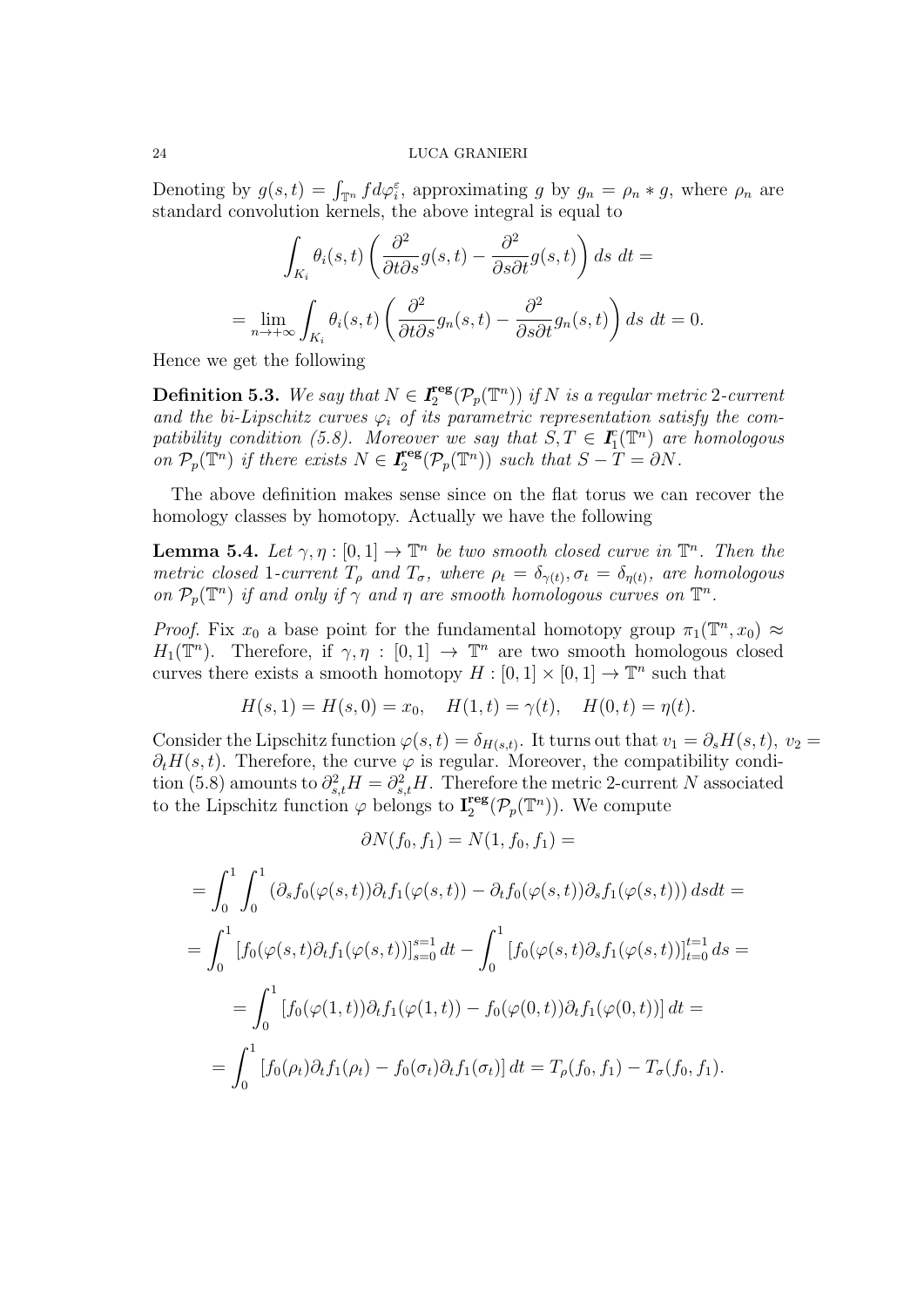Hence,  $T_{\sigma}$  and  $T_{\rho}$  are homologous on  $\mathcal{P}_p(\mathbb{T}^n)$ . On the other hand, since for  $\rho_t = \delta_{\gamma(t)}$  one has **Therefore**  $\widetilde{T}_{\rho}(\omega) = \int_0^1$ 

$$
\widetilde{T}_{\rho}(\omega) = \int_0^1 \langle \omega(\gamma(t)), \dot{\gamma}(t) \rangle dt,
$$

if  $T_\rho$  and  $T_\sigma$  are homologous on  $\mathcal{P}_p(\mathbb{T}^n)$  then, because of the compatibility condition, we have *T*<sub>*P*</sub>  $\rightarrow$  *T*<sub>*P*</sub>(*u*)  $\rightarrow$  *T*<sub>*n*</sub>(*u*)  $\rightarrow$  *T*<sub>*n*</sub>(*u*)  $\rightarrow$  *T*<sub>*n*</sub>(*w*) =  $\frac{\partial N}{\partial x}(\omega) = \frac{\partial N}{\partial y}(\omega) = 0.$ 

$$
T_{\rho} - T_{\sigma} = \partial N \Rightarrow \widetilde{T}_{\rho}(\omega) - \widetilde{T}_{\sigma}(\omega) = \widetilde{\partial N}(\omega) = \widetilde{N}(d\omega) = 0.
$$

Therefore  $\gamma$  and  $\eta$  are homologous on  $\mathbb{T}^n$  as well.

 $\Box$ 

Lemma 5.4 ensures that  $\mathcal{P}_p(\mathbb{T}^n)$  has at least *n* distinct homology classes. Therefore, it make sense to address the question to recover mass minimizing currents on  $\mathcal{P}_p(\mathbb{T}^n)$  by knowing the structure of the Eulerian representations of Mather's measures on the underlying space T *n* . A remarkable point in this question is that by changing the exponent *p* the Eulerian representations on the manifold *M* are unchanged, i.e. the minimization problem **P** does not depend on the exponent *p* of the Lagrangian  $L(x, v) = |v|^p$ . However, in general we don't know if an analogous result could be true at the level of the Wasserstein space  $P_p(M)$  since, by changing the exponent p, we are changing the metric of the Wasserstein space, and then it's geodesic structure is in general modified. In the next Section we show how, for this special choice of the Lagrangian, some information on the underlying space *M* can be transpose at the level of the Wasserstein space  $\mathcal{P}_p(M)$ .

5.3. Mass minimizing metric currents on  $P_p(\mathbb{T}^n)$  and Eulerian repre**sentations.** Let  $(\rho, v)$  be an Eulerian representation of a Mather's minimal measure on the flat torus  $\mathbb{T}^n$ . We claim that the current  $T_\rho$  is a mass minimizing metric 1-current of  $\mathcal{P}_p(\mathbb{T}^n)$  in its homology class. Indeed, it results that  $T_{\rho} \in \mathcal{I}_1^c(\mathcal{P}_p(\mathbb{T}^n))$ . Since  $(\rho, v)$  solves problem **P** and such problem with the Lagrangian  $\dot{L}(x, v) = |v|^p$  is equivalent to minimize the mass (to the power *p*) of currents in the corresponding homology class (see Proposition 3*.*7 of [11]), for every 1-currents *T* belonging to  $[T_{\rho,\nu}]$  it results

$$
\int_0^1 \int_{\mathbb{T}^n} |v(x,t)|^p d\rho_t dt = \mathcal{K}(\rho, v) \le M(T)^p.
$$

Therefore, if  $S = \sum_{i=1}^{+\infty} T_{\theta_i,\rho_i} \in \mathcal{I}_1^c(\mathcal{P}_p(\mathbb{T}^n))$  is homologous to  $T_\rho$ , by using Theorem 2.8 and Lemma 4.1 we compute  $\int_0^{\infty} \int_{\mathbb{T}^n}$ <sup>|</sup><br>  $\sum_{i=1}^{+\infty} T_{\theta_i,\rho}$ <br>
a 4.1 we<br>  $|\rho|_p dt$ 

$$
M(T_{\rho})^p = \left(\int_0^1 |\dot{\rho}|_p dt\right)^p \le \int_0^1 |\dot{\rho}|_p^p dt = \int_0^1 \int_{\mathbb{T}^n} |v(x,t)|^p d\rho_t dt \le M(\tilde{S})^p \le
$$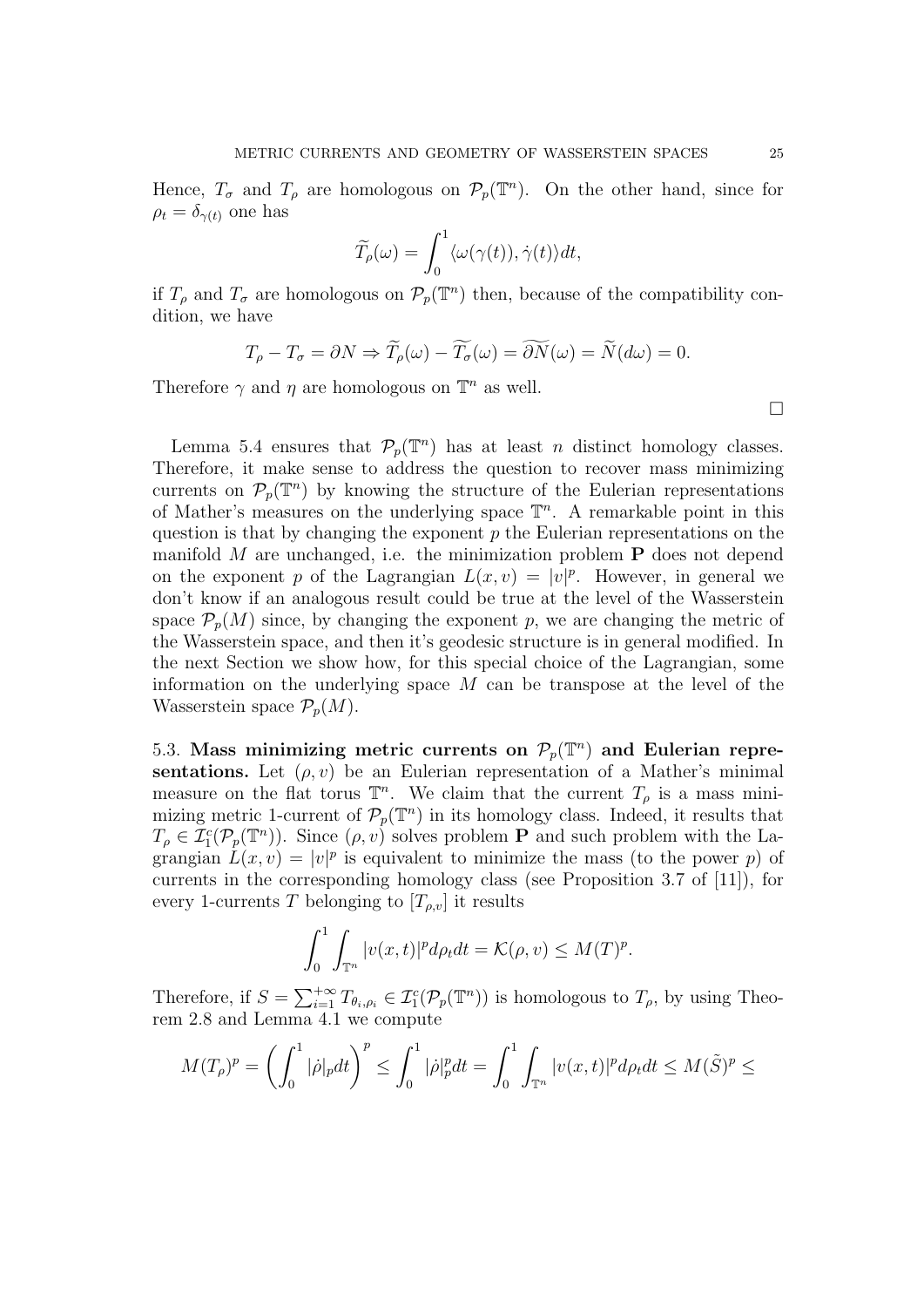$$
\text{LUCA GRANIERI}
$$
\n
$$
\leq \left(\sum_{i=1}^{+\infty} \int_{a_i}^{b_i} |\theta_i| \left(\int_{\mathbb{T}^n} |v_i| d\rho_i\right) dt\right)^p \leq \left(\sum_{i=1}^{+\infty} \int_{a_i}^{b_i} |\theta_i| \left(\int_{\mathbb{T}^n} |v_i|^p d\rho_i\right)^{1/p} dt\right)^p =
$$
\n
$$
= \left(\sum_{i=1}^{+\infty} \int_{a_i}^{b_i} |\theta_i| |\rho_i| p dt\right)^p = \left(\sum_{i=1}^{+\infty} M(T_{\theta_i, \rho_i})\right)^p = M(S)^p,
$$
\n
$$
\text{and so we need also be known as } \mathbb{E}[\mathbb{E}[\mathbb{E}[\mathbb{E}[\mathbb{E}[\mathbb{E}[\mathbb{E}[\mathbb{E}[\mathbb{E}[\mathbb{E}[\mathbb{E}[\mathbb{E}[\mathbb{E}[\mathbb{E}[\mathbb{E}[\mathbb{E}[\mathbb{E}[\mathbb{E}[\mathbb{E}[\mathbb{E}[\mathbb{E}[\mathbb{E}[\mathbb{E}[\mathbb{E}[\mathbb{E}[\mathbb{E}[\mathbb{E}[\mathbb{E}[\mathbb{E}[\mathbb{E}[\mathbb{E}[\mathbb{E}[\mathbb{E}[\mathbb{E}[\mathbb{E}[\mathbb{E}[\mathbb{E}[\mathbb{E}[\mathbb{E}[\mathbb{E}[\mathbb{E}[\mathbb{E}[\mathbb{E}[\mathbb{E}[\mathbb{E}[\mathbb{E}[\mathbb{E}[\mathbb{E}[\mathbb{E}[\mathbb{E}[\mathbb{E}[\mathbb{E}[\mathbb{E}[\mathbb{E}[\mathbb{E}[\mathbb{E}[\mathbb{E}[\mathbb{E}[\mathbb{E}[\mathbb{E}[\mathbb{E}[\mathbb{E}[\mathbb{E}[\mathbb{E}[\mathbb{E}[\mathbb{E}[\mathbb{E}[\mathbb{E}[\mathbb{E}[\mathbb{E}[\mathbb{E}[\mathbb{E}[\mathbb{E}[\mathbb{E}[\mathbb{E}[\mathbb{E}[\mathbb{E}[\mathbb{E}[\mathbb{E}[\mathbb{E}[\mathbb{E}[\mathbb{E}[\mathbb{E}[\mathbb{E}[\mathbb{E}
$$

where we used also Jensen and Hölder inequality. Actually, the above computations hold for any manifold *M* as well. The matter is that for a general manifold *M* we are not able to recover distinct metric homology classes of  $\mathcal{P}_p(M)$ . Moreover, it will be very interesting to study the above minimization property for more general Lagrangian  $L(x, v)$ . Actually, the choice of  $L(x, v) = |v|^p$  is crucial to relate the mass of a metric current to the action of the Eulerian representation by using the continuity equation. Moreover, the continuity equation is the key tool to consider the ˜ operator. The matter is that for general Lagrangian the use of the continuity equation seems to be compromised. Therefore, we believe that any effort in this direction necessarily would involve new ideas and very different techniques than those used in this paper.

# 5.4. Some minimal Eulerian representation on  $\mathbb{T}^2$ .

In this subsection we work out in detail an example of explicit minimal measure on the flat 2-torus.

This example will be better described with the help of the Figure 5.1. By  $\{\gamma_i\}_{i=1,\dots,4}$  we denote both the curves and their supports. The distinction will be clear from the context.

Let  $\{\gamma_i\}_{i=1,\dots,4}$  be as in Figure 5.1.



FIGURE 5.1. An example of path on the torus.

Consider  $\mu \in \mathcal{P}(T\mathbb{T}^2)$  defined by

$$
\mu = \frac{1}{4}\left( (\mathcal{H}^{1} \sqcup \gamma_{1}) \otimes \delta_{e_2} + (\mathcal{H}^{1} \sqcup \gamma_{2}) \otimes \delta_{e_2} + (\mathcal{H}^{1} \sqcup \gamma_{3}) \otimes \delta_{e_2} + (\mathcal{H}^{1} \sqcup \gamma_{4}) \otimes \delta_{e_2} \right).
$$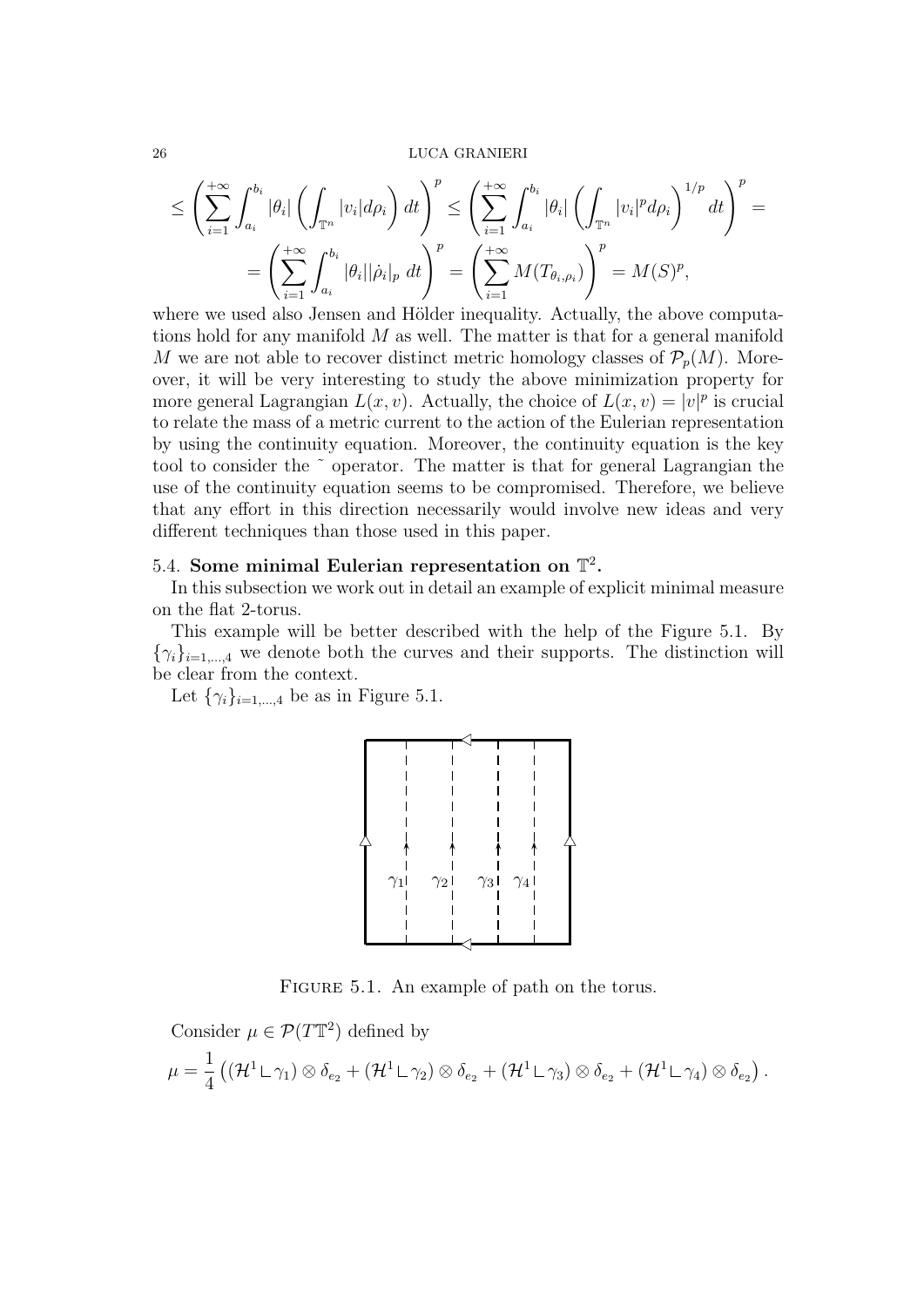The measure  $\mu$  is invariant for the geodesic flow, the homology class of  $\mu$  is  $[\mu] = (0,1) \in \mathbb{R} \times \mathbb{R} = H_1(\mathbb{T}^2)$ , and  $\mu$  is minimal being its cost equal to the length of the minimal geodesic in this class. It turns out that every curve of measures of the form

$$
\rho(t) = \frac{1}{4} (\mu_1 \Box \gamma_1 + \mu_2 \Box \gamma_2 + \mu_3 \Box \gamma_3 + \mu_4 \Box \gamma_4), \quad v(x, t) = e_2
$$

is a minimal Eulerian representation of  $\mu$ , where  $\mu_i$  ( $i = 1, \ldots, 4$ ) is any probability measures on  $\mathbb{S}^1$  concentrated on  $\gamma_i$ .

### **Acknowledgments.**

The author wishes to thank L. De Pascale and M. S. Gelli for useful discussions on the subject. The author is also grateful to L. Ambrosio for careful reading and precious comments on previous versions of this paper.

#### **REFERENCES**

- [1] L. Ambrosio, Lecture Notes on Transport Problems, in 'Mathematical Aspects of Evolving Interfaces". Lecture Notes in Mathematics **1812**, Springer, Berlin, 2003, 1-52.
- [2] L. Ambrosio, N. Gigli, G. Savaré, Gradient Flows in Metric Spaces and in the Space of Probability Measures, Lectures in Mathematics ETH Zurich, Birkhauser Verlag, Basel, 2005.
- [3] L. Ambrosio, B. Kirchheim, Currents in Metric Spaces, Acta Mathematica **185** (2000), no. 1, 1-80.
- [4] L. Ambrosio, P. Tilli, Topics on Analysis in Metric Spaces, Oxford Lectures Series in Mathematics and its Applications **25**, Oxford University Press, Oxford, 2004.
- [5] V. Bangert, Minimal measures and minimizing closed normal one-currents, GAFA Geom. Funct. Anal. **9** (1999), no. 3, 413–427
- [6] G. Bouchitté, G. Buttazzo, Characterization of optimal shapes and masses through Monge–Kantorovich equation, Journal European Math. Soc. **3** (2001), 139–168.
- [7] Y. Brenier, Extended Monge-Kantorovich Theory, in Optimal Transportation and Applications, Lecture Notes in Mathematics **1813**, Springer, Berlin, 2003, 91-121.
- [8] J. Benamou, Y. Brenier, A computational fluid mechanics solution to the Monge-Kantorovich mass transfer problem, Numer. Math. **84** (2000), no. 3, 375–393.
- [9] P. Bernard, B. Buffoni, Optimal mass transportation and Mather theory, J. Eur. Math. Soc. (JEMS) **9** (2007), no. 1, 85-121.
- [10] G. Contreras, R. Iturriaga, Global Minimizers of Autonomous Lagrangians. IMPA, Rio de Janeiro, 1999.
- [11] L. De Pascale, M.S. Gelli, L. Granieri, Minimal measures, one-dimensional currents and the Monge-Kantorovich problem, Calc. Var. **27**, no. 1 (2006), 1-23.
- [12] B. Dacorogna, Direct Methods in the Calculus of Variations, second edition, Springer, 2008.
- [13] L.C. Evans, Partial differential equations and Monge-Kantorovich mass transfer (survey paper), *Current Developments in Mathematics, 1997*, International Press (1999), edited by S. T. Yau.
- [14] W. Fulton, Algebraic Topology. Springer, 1995.
- [15] H. Federer, Geometric Measure Theory. Springer (Berlin), 1969.